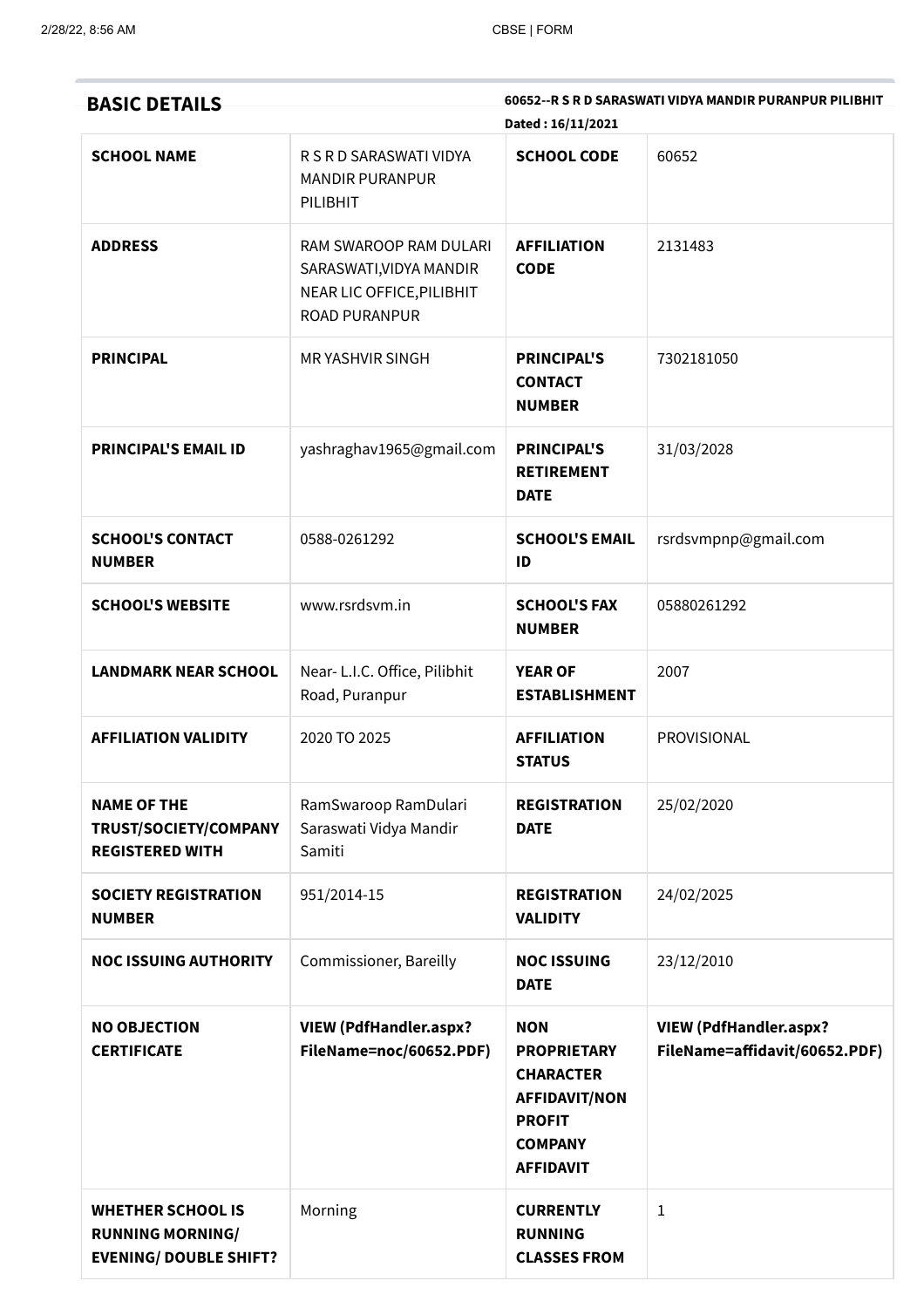| <b>WHETHER OFFERED</b>  | Yes | <b>EXAMINATION</b>    | 6480 |
|-------------------------|-----|-----------------------|------|
| <b>VOCATIONAL/SKILL</b> |     | <b>CENTER</b>         |      |
| <b>SUBJECTS?</b>        |     | <b>NUMBER, IF ANY</b> |      |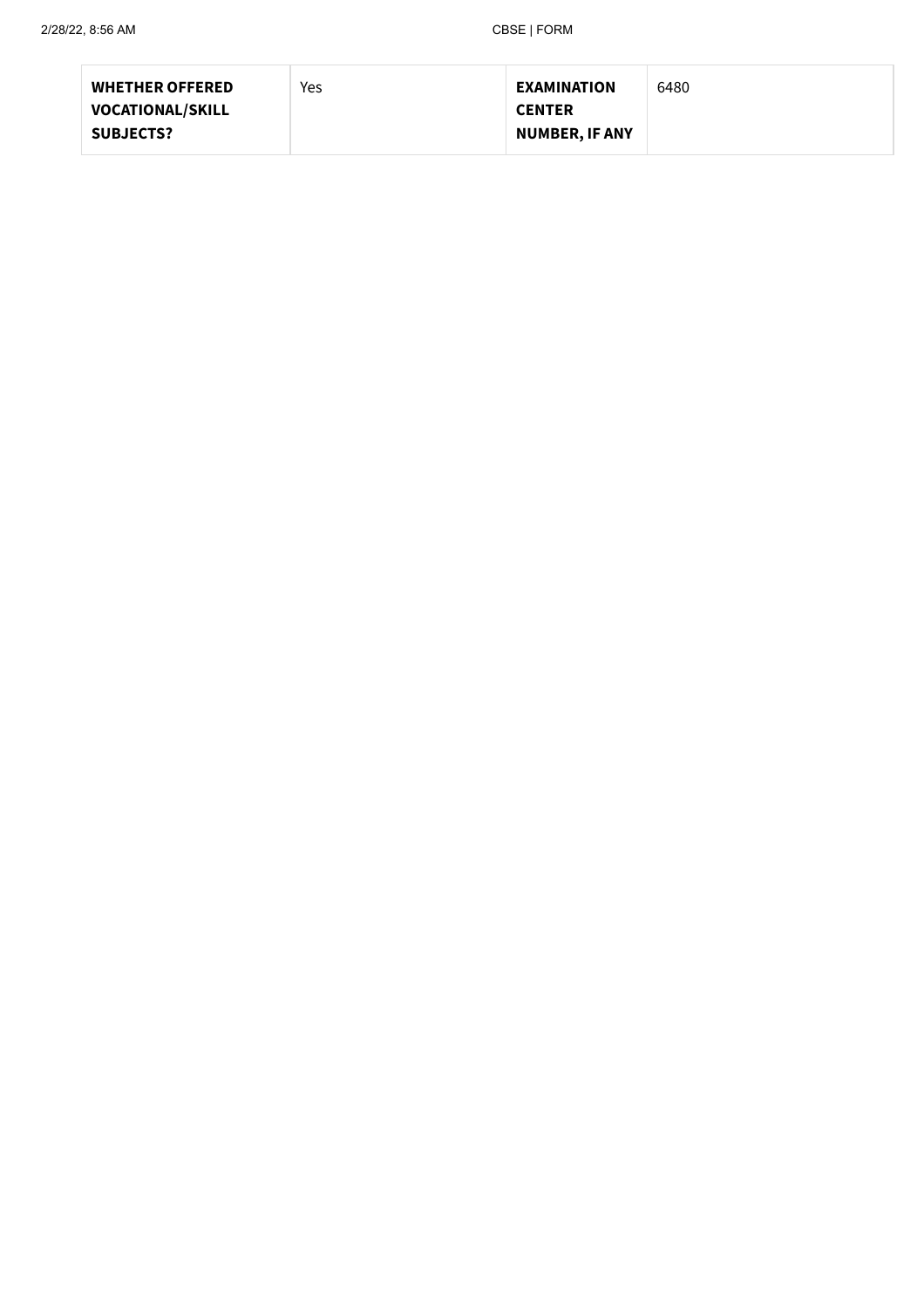| 60652--R S R D SARASWATI VIDYA MANDIR PURANPUR PILIBHIT<br><b>FACULTY DETAILS</b><br>Dated: 17/12/2021                                                                                                                  |            |                                                                                                        |            |
|-------------------------------------------------------------------------------------------------------------------------------------------------------------------------------------------------------------------------|------------|--------------------------------------------------------------------------------------------------------|------------|
| TOTAL NUMBER OF TEACHERS (ALL CLASSES)                                                                                                                                                                                  | 31         | <b>NUMBER OF PGTS</b>                                                                                  | 00         |
| <b>NUMBER OF TGTS</b>                                                                                                                                                                                                   | 16         | <b>NUMBER OF PRTS</b>                                                                                  | 14         |
| <b>NUMBER OF PETS</b>                                                                                                                                                                                                   | 01         | <b>OTHER NON-</b><br><b>TEACHING STAFF</b>                                                             | 02         |
| NUMBER OF MANDATORY TRAINING QUALIFIED TEACHERS                                                                                                                                                                         | 34         | <b>NUMBER OF</b><br><b>TRAININGS</b><br><b>ATTENDED BY</b><br><b>FACULTY SINCE</b><br><b>LAST YEAR</b> | 28         |
| <b>WHETHER SPECIAL EDUCATOR APPOINTED?</b>                                                                                                                                                                              | <b>YES</b> | <b>WHETHER</b><br><b>COUNSELLOR</b><br><b>AND WELLNESS</b><br><b>TEACHER</b><br><b>APPOINTED?</b>      | <b>YES</b> |
| <b>HAS MANDATORY TRAINING OF TEACHERS AS PER THE TRAINING POLICY</b><br>(SECTION-16 OF AFFILIATION BYE-LAWS)<br>(http://cbseaff.nic.in/cbse_aff/attachment/onlineservices/affiliation-Bye-<br>Laws.pdf) BEEN COMPLETED? | <b>YES</b> | <b>NUMBER OF NTTs</b>                                                                                  | 02         |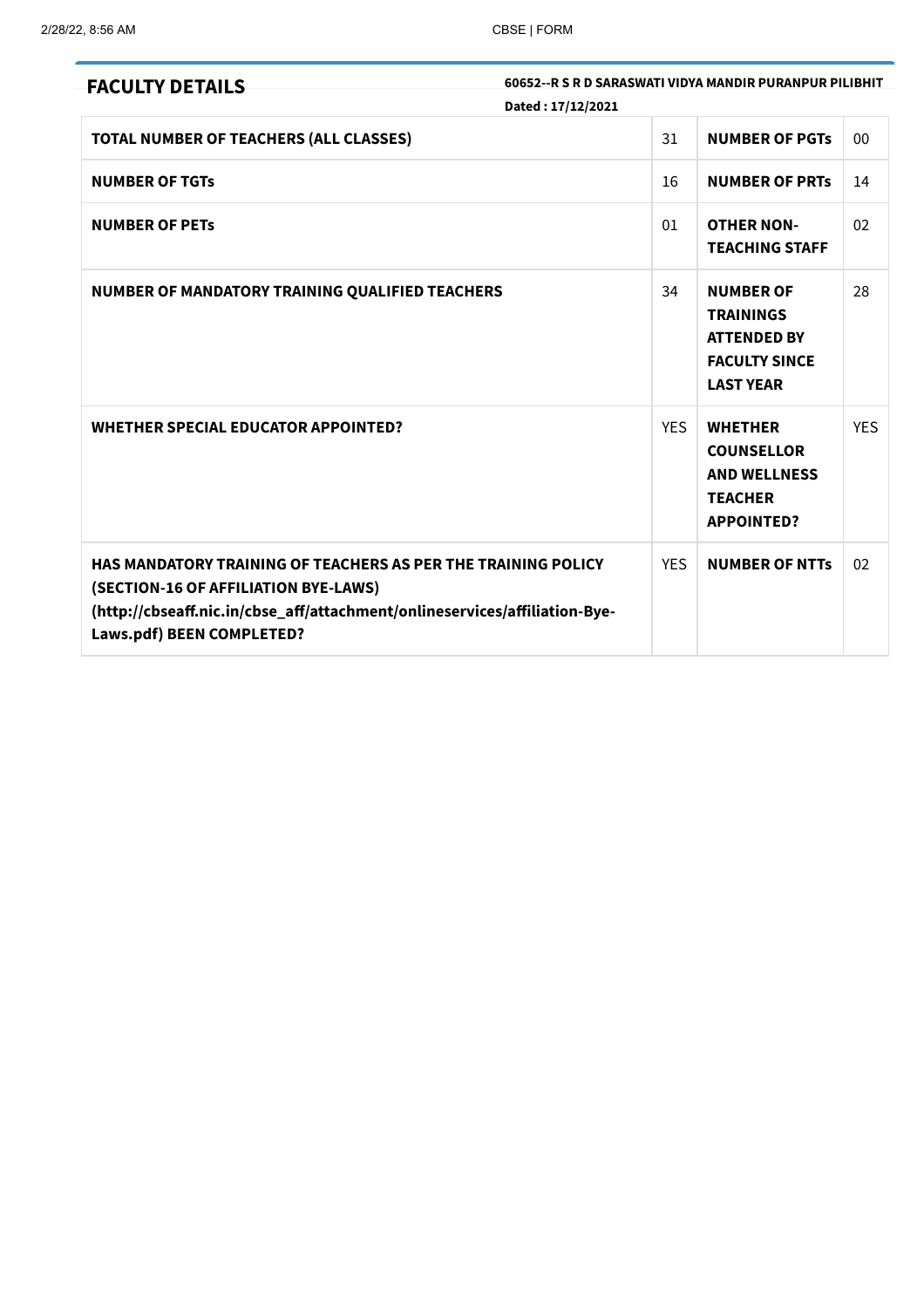# STUDENT DETAILS **STUDENT BETAILS** 60652--R S R D SARASWATI VIDYA MANDIR PURANPUR PILIBHIT Dated : 20/12/2021

| <b>CLASS</b>            | <b>TOTAL NUMBER OF SECTIONS</b> | <b>TOTAL PER CLASS INTAKE</b> | <b>TOTAL NUMBER OF STUDENTS</b> |
|-------------------------|---------------------------------|-------------------------------|---------------------------------|
| $\mathbf{1}$            | 02                              | 40                            | 65                              |
| $\mathbf{2}$            | $02\,$                          | 40                            | 70                              |
| $\overline{\mathbf{3}}$ | 02                              | 40                            | 72                              |
| $\overline{\mathbf{4}}$ | 02                              | 40                            | 80                              |
| 5                       | 02                              | 40                            | 80                              |
| $\bf 6$                 | 02                              | 40                            | 80                              |
| $\overline{\mathbf{7}}$ | 02                              | 40                            | 80                              |
| $\pmb{8}$               | 02                              | 40                            | 80                              |
| $\boldsymbol{9}$        | 03                              | 40                            | 107                             |
| 10                      | 03                              | 40                            | 109                             |
| 11                      | ${\bf 00}$                      | ${\bf 00}$                    | $00\,$                          |
| 12                      | $00\,$                          | ${\bf 00}$                    | $00\,$                          |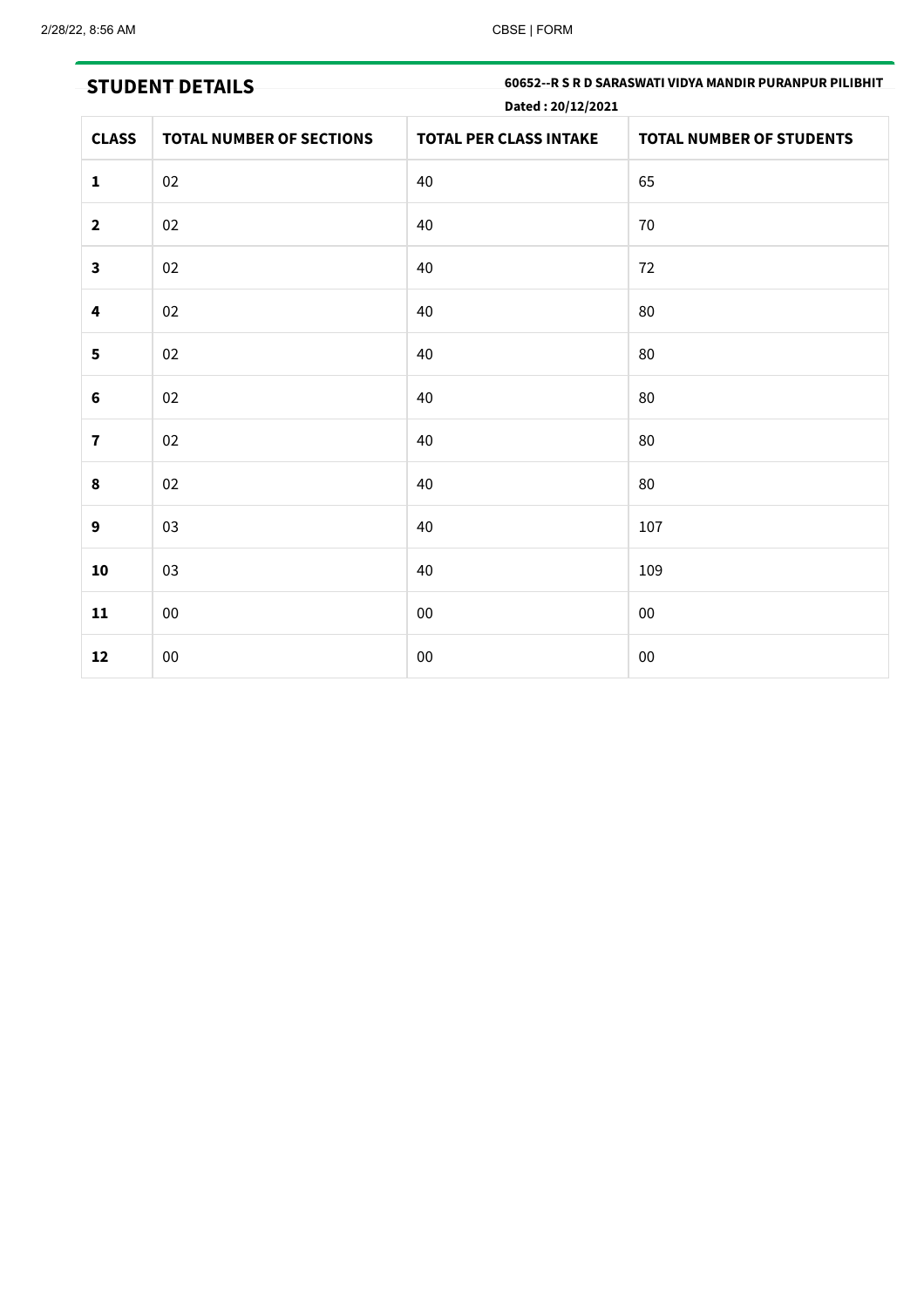| <b>ACADEMIC DETAILS</b>                                                                                                                                                      | 60652--R S R D SARASWATI VIDYA MANDIR PURANPUR PILIBHIT<br>Dated: 28/02/2022 |
|------------------------------------------------------------------------------------------------------------------------------------------------------------------------------|------------------------------------------------------------------------------|
| <b>SUBJECTS OFFERED FOR CLASS 10</b>                                                                                                                                         | <b>SUBJECTS OFFERED FOR CLASS 12</b>                                         |
| 241--- MATHEMATICS BASIC<br>002---HINDI COURSE-A<br>041---MATHEMATICS<br>086---SCIFNCF<br>087---SOCIAL SCIENCE<br>184---ENGLISH LANG & LIT.<br>402--- INFORMATION TECHNOLOGY |                                                                              |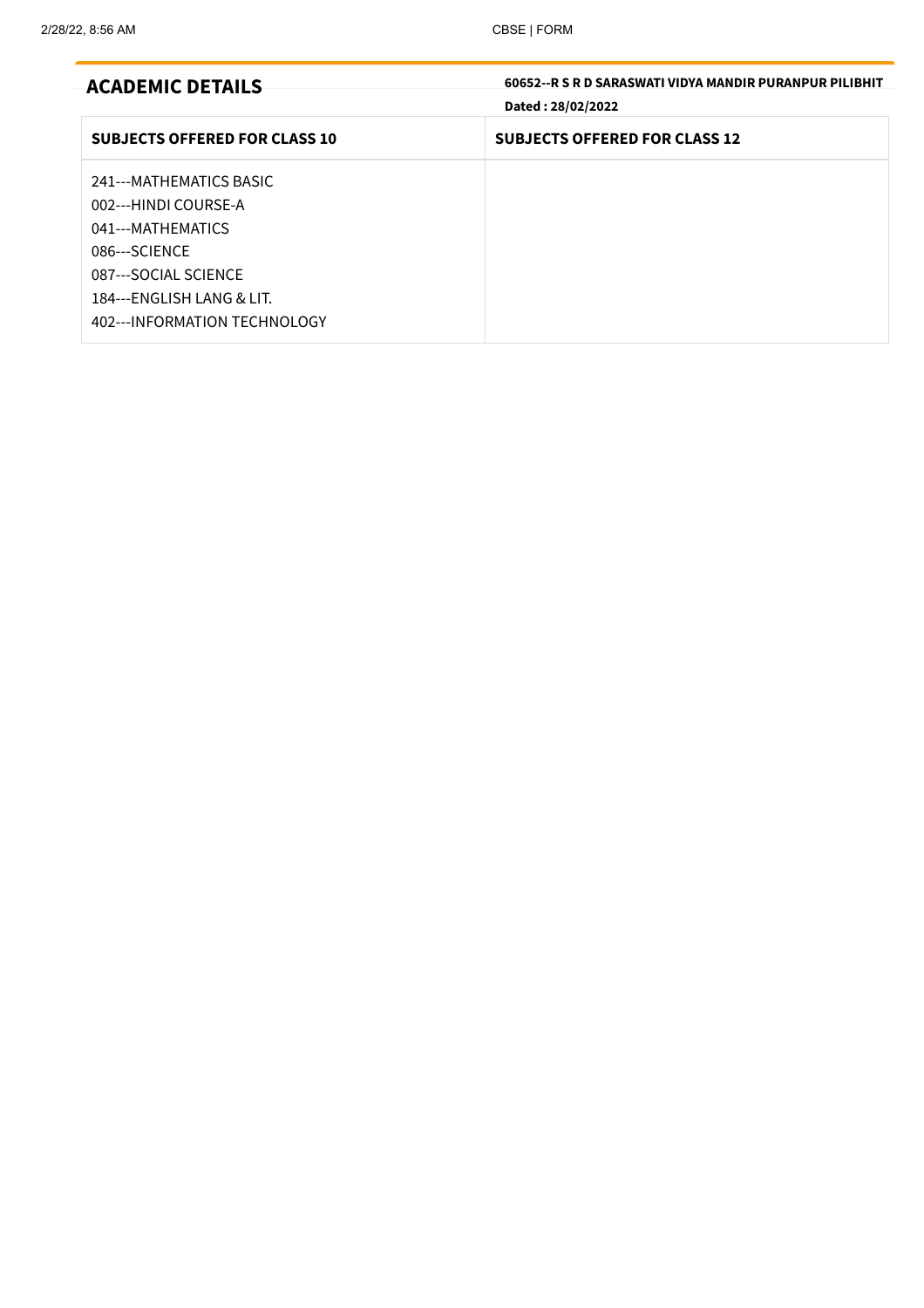| <b>INFRASTRUCTURE DETAILS</b>                                        |       | Dated: 20/12/2021                                                                    | 60652--R S R D SARASWATI VIDYA MANDIR PURANPUR PILIBHIT |
|----------------------------------------------------------------------|-------|--------------------------------------------------------------------------------------|---------------------------------------------------------|
| <b>TOTAL NUMBER OF</b><br><b>SITES OF SCHOOL</b>                     | 01    | <b>TOTAL NUMBER</b><br>OF BUILDING<br><b>BLOCKS</b>                                  | 01                                                      |
| <b>TOTAL AREA OF</b><br><b>SCHOOL IN</b><br><b>SQUARE METRES</b>     | 15418 | <b>TOTAL NUMBER</b><br><b>OF</b><br><b>PLAYGROUNDS</b>                               | 02                                                      |
| <b>TOTAL AREA OF</b><br><b>PLAYGROUND IN</b><br><b>SQUARE METRES</b> | 13772 | <b>TOTAL NUMBER</b><br><b>OF ROOMS</b>                                               | 32                                                      |
| <b>TOTAL NUMBER OF</b><br>SMALL-SIZED<br><b>ROOMS</b>                | 05    | <b>TOTAL NUMBER</b><br>OF MEDIUM-SIZED<br><b>ROOMS</b>                               | 00                                                      |
| <b>TOTAL NUMBER OF</b><br><b>LARGE-SIZED</b><br><b>ROOMS</b>         | 04    | <b>TOTAL NUMBER</b><br>OF MALE REST<br><b>ROOM</b>                                   | 01                                                      |
| <b>TOTAL NUMBER OF</b><br><b>FEMALE REST</b><br><b>ROOM</b>          | 01    | <b>NUMBER OF</b><br><b>GIRLS TOILET</b>                                              | 12                                                      |
| <b>NUMBER OF BOYS</b><br><b>TOILET</b>                               | 12    | <b>NUMBER OF</b><br><b>TOILETS FOR</b><br><b>DIFFERENTLY</b><br><b>ABLED PERSONS</b> | 01                                                      |
| <b>NUMBER OF</b><br><b>WASHROOMS FOR</b><br><b>FEMALE STAFF</b>      | 02    | <b>NUMBER OF</b><br><b>WASHROOMS FOR</b><br><b>MALE STAFF</b>                        | 02                                                      |
| <b>TOTAL NUMBER OF</b><br><b>LIBRARIES</b>                           | 01    | <b>NUMBER OF</b><br><b>LABORATORIES</b>                                              | 04                                                      |
| <b>TOTAL NUMBER OF</b><br><b>STUDENT</b><br><b>CANTEENS</b>          | 00    | <b>TOTAL NUMBER</b><br><b>OF STAFF</b><br><b>CANTEENS</b>                            | 00                                                      |
| <b>NUMBER OF WATER</b><br><b>PURIFIERS/ROS</b>                       | 02    | <b>NUMBER OF</b><br><b>AUDITORIUMS</b>                                               | 00                                                      |
| <b>NUMBER OF</b><br>LIFTS/ELEVATORS                                  | 00    | <b>NUMBER OF</b><br><b>DIGITAL</b><br><b>CLASSROOMS</b>                              | 11                                                      |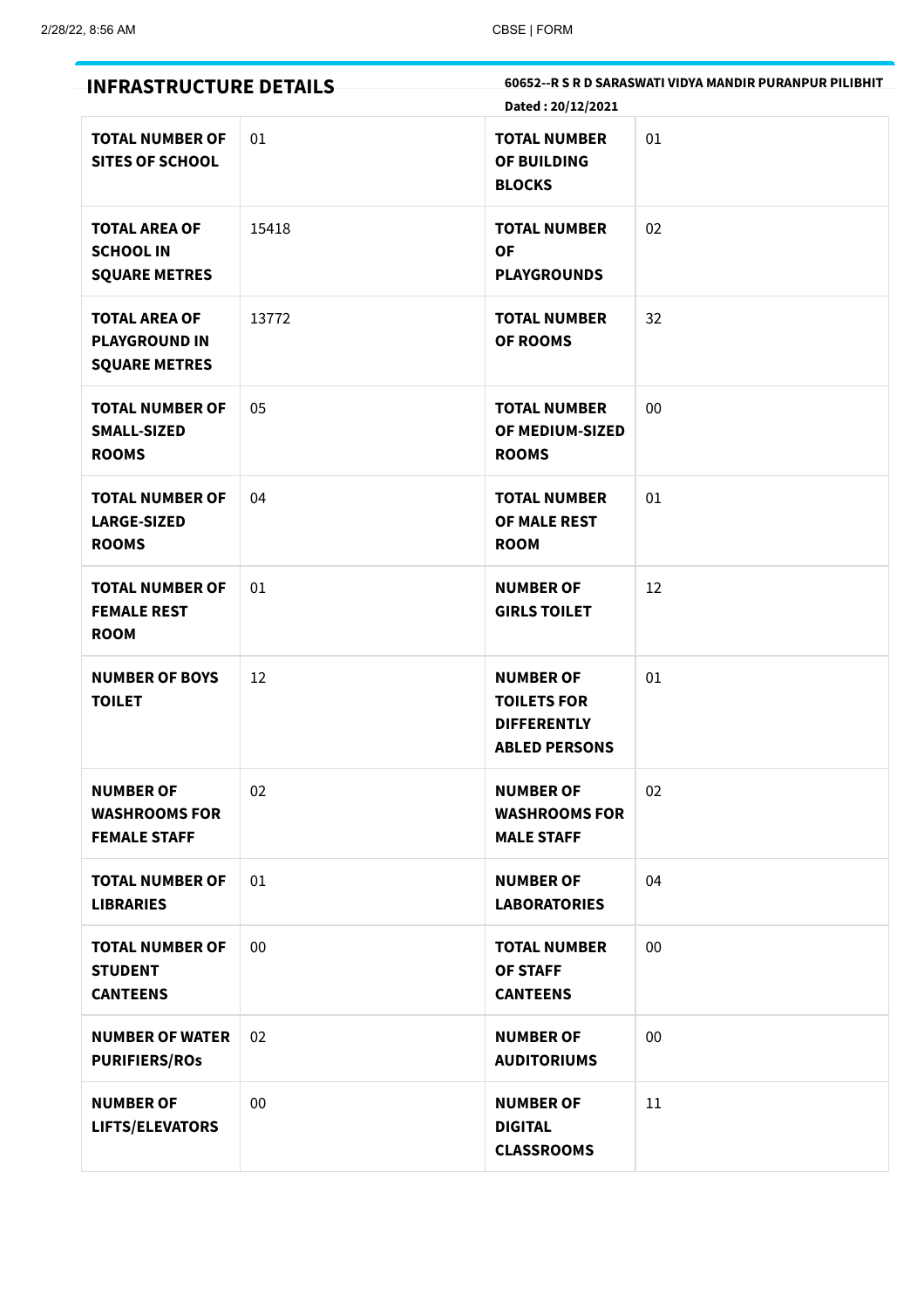| <b>DOES THE SCHOOL</b><br><b>HAVE HOSTEL</b><br><b>FACILITY</b>                   | <b>NO</b>  | <b>DOES THE</b><br><b>SCHOOL HAVE</b><br><b>GUARDS</b><br><b>EMPLOYED FOR</b><br><b>SAFETY</b> | <b>YES</b> |
|-----------------------------------------------------------------------------------|------------|------------------------------------------------------------------------------------------------|------------|
| <b>DOES THE SCHOOL</b><br><b>HAVE FIRE</b><br><b>EXTINGUISHERS</b>                | <b>YES</b> | <b>DOES THE</b><br><b>SCHOOL HAVE</b><br><b>SPRINKLERS</b>                                     | <b>YES</b> |
| <b>DOES THE SCHOOL</b><br><b>HAVE CCTV</b><br><b>CAMERAS</b><br><b>INSTALLED?</b> | <b>YES</b> | <b>IS THE SCHOOL</b><br><b>EXAMINATION</b><br><b>CENTER OF CBSE?</b>                           | <b>NO</b>  |
| <b>TOTAL NUMBER OF</b><br><b>COMPUTERS IN ALL</b><br><b>COMPUTER LAB</b>          | 33         | <b>DOES THE</b><br><b>SCHOOL HAVE</b><br><b>WEB SERVERS</b>                                    | <b>NO</b>  |
| <b>DOES THE SCHOOL</b><br><b>HAVE A BOUNDARY</b><br><b>WALL?</b>                  | <b>YES</b> | <b>IS YOUR SCHOOL</b><br><b>BARRIER FREE/</b><br><b>HAS RAMPS?</b>                             | <b>YES</b> |
| <b>DOES THE SCHOOL</b><br><b>HAVE CLINIC</b><br><b>FACILITY?</b>                  | <b>YES</b> | <b>DOES THE</b><br><b>SCHOOL HAVE A</b><br><b>STRONG ROOM?</b>                                 | <b>YES</b> |
| <b>DOES THE SCHOOL</b><br><b>HAVE A</b><br><b>GYMNASIUM?</b>                      | <b>NO</b>  | <b>IS YOUR SCHOOL</b><br><b>WI-FI ENABLED?</b>                                                 | <b>YES</b> |
| <b>PROVISION OF</b><br><b>WEB BASED</b><br><b>LEARNING</b><br><b>PROGRAMS?</b>    | <b>YES</b> | <b>DOES THE</b><br><b>SCHOOL HAVE</b><br><b>FIRE ALARMS?</b>                                   | <b>NO</b>  |
| <b>DOES THE SCHOOL</b><br><b>HAVE SPORTS</b><br><b>FACILITY?</b>                  | <b>YES</b> | <b>DOES THE</b><br><b>SCHOOL HAVE</b><br><b>INDOOR GAMES</b><br><b>FACILITY?</b>               | <b>YES</b> |
| <b>DOES THE SCHOOL</b><br><b>HAVE A SWIMMING</b><br>POOL?                         | <b>NO</b>  | <b>DOES THE</b><br><b>SCHOOL HAVE</b><br><b>DANCE/MUSIC</b><br><b>FACILITY?</b>                | <b>YES</b> |
| <b>TOTAL NUMBER OF</b><br><b>BUSES OWNED</b>                                      | 00         | <b>TOTAL NUMBER</b><br><b>OF BUSES HIRED</b>                                                   | $00\,$     |
| <b>TOTAL NUMBER OF</b><br><b>VANS/MATADORS</b>                                    | 02         | <b>TOTAL NUMBER</b><br><b>OF DRIVERS</b>                                                       | 02         |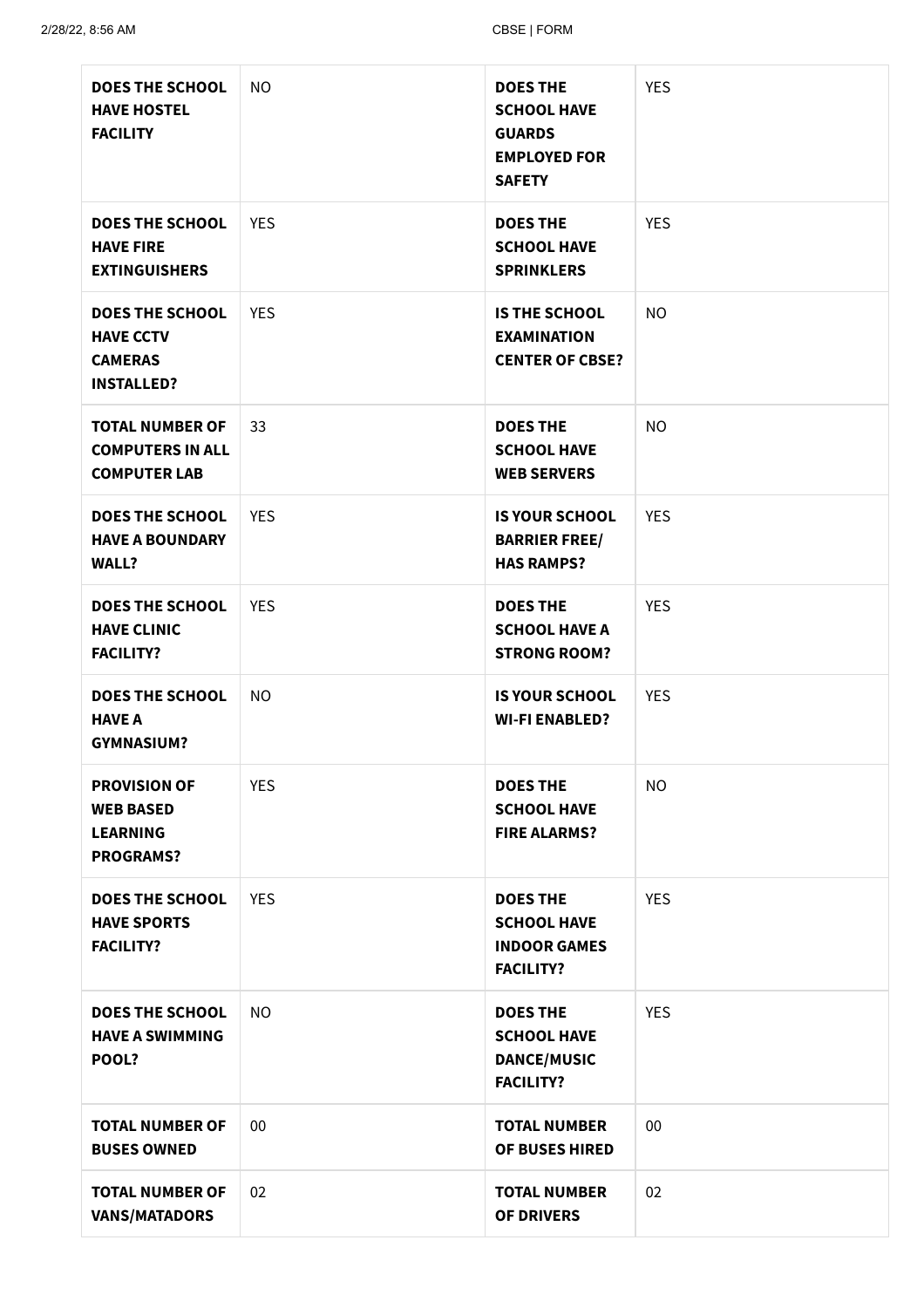| <b>NUMBER OF</b><br><b>FEMALE</b><br><b>ATTENDANTS FOR</b><br><b>BUS DUTY</b>                                                                                                                       | 01                                                            | <b>NUMBER OF</b><br><b>ACTIVITY ROOMS</b>                                                                           | 01                                                             |  |
|-----------------------------------------------------------------------------------------------------------------------------------------------------------------------------------------------------|---------------------------------------------------------------|---------------------------------------------------------------------------------------------------------------------|----------------------------------------------------------------|--|
| <b>NAME OF</b><br><b>TRANSPORT</b><br><b>COORDINATOR</b>                                                                                                                                            | Ashish Johari                                                 | <b>TRANSPORT</b><br><b>COORDINATOR</b><br><b>CONTACT</b>                                                            | 8791227445                                                     |  |
| <b>BUILDING SAFETY</b><br><b>CERTIFICATE</b>                                                                                                                                                        | <b>VIEW (PdfHandler.aspx?</b><br>FileName=building/60652.PDF) | <b>TRANSPORT</b><br><b>SAFETY</b><br><b>CERTIFICATE</b>                                                             | <b>VIEW (PdfHandler.aspx?</b><br>FileName=transport/60652.PDF) |  |
| <b>ARE THE HEALTH</b><br>AND HYGIENE,<br><b>TOILETS ON ALL</b><br><b>FLOORS, SEPARATE</b><br><b>TOILETS FOR</b><br>STAFF, RAMPS,<br>SIGNBOARDS, ETC.<br><b>BEING MAINTAINED</b><br><b>PROPERLY?</b> | <b>YES</b>                                                    | <b>IS THE SCHOOL</b><br><b>INFRASTRUCTURE</b><br><b>BEING USED FOR</b><br><b>ANY COMMERCIAL</b><br><b>ACTIVITY?</b> | N <sub>O</sub>                                                 |  |
| OTHER DETAILS                                                                                                                                                                                       |                                                               |                                                                                                                     |                                                                |  |

# OTHER DETAILS

| <b>TOTAL BOOKS</b><br><b>AVAILABLE IN THE</b><br><b>SCHOOL LIBRARY</b> | 5244           | <b>PERIODICALS IN</b><br>THE SCHOOL<br><b>LIBRARY</b>            | 20        |
|------------------------------------------------------------------------|----------------|------------------------------------------------------------------|-----------|
| <b>DAILIES IN THE</b><br><b>SCHOOL LIBRARY</b>                         | $\overline{4}$ | <b>REFERENCE</b><br><b>BOOKS IN THE</b><br><b>SCHOOL LIBRARY</b> | 214       |
| <b>LIBRARY</b><br><b>RESOURCES</b>                                     | $\mathbf{1}$   | <b>DOES IT HAVE</b><br><b>LIBRARY</b><br><b>SOFTWARE</b>         | <b>No</b> |
| <b>LIBRARY SIZE (IN</b><br>SQ. METERS)                                 | 112            | <b>COMPUTER LAB</b><br>SIZE (IN SQ.<br><b>METERS</b> )           | 55        |
| <b>COMPOSITE</b><br><b>SCIENCE LAB SIZE</b><br>(IN SQ. METERS)         | 55             | <b>CHEMISTRY LAB</b><br>SIZE (IN SQ.<br><b>METERS</b> )          | 73        |
| <b>PHYSICS LAB SIZE</b><br>(IN SQ. METERS)                             | 73             | <b>HOW MANY</b><br><b>ROOMS BETWEEN</b><br>400 to 500 SQ FT      | 32        |
| <b>DOES IT HAVE</b><br><b>LIBRARY INTERNET</b>                         | <b>NO</b>      | <b>TOTAL NUMBER</b><br>OF LABORATORY                             | 4         |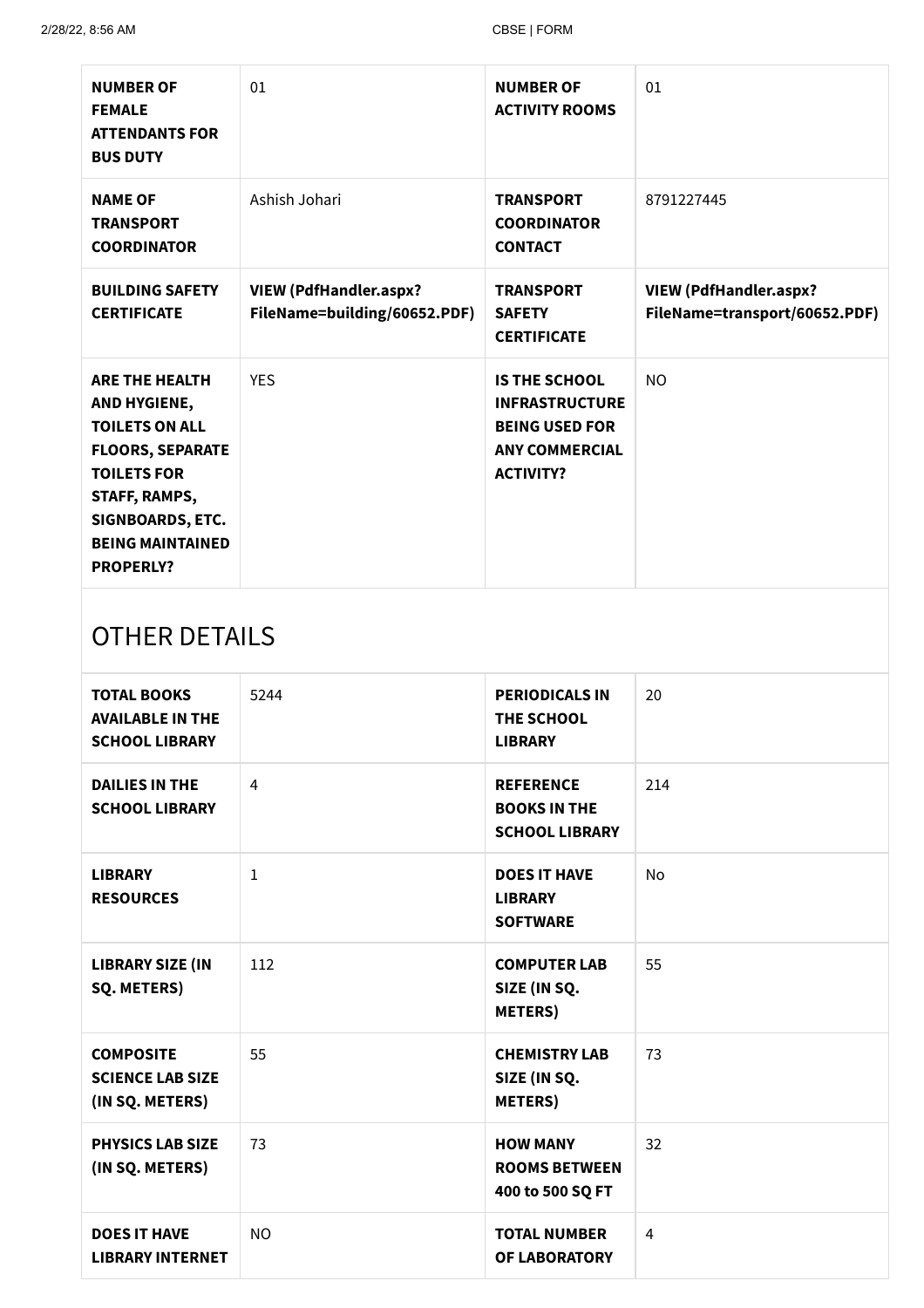| <b>WHETHER SCHOOL</b><br><b>HAS SINGLE</b><br><b>CONTIGUOUS PLOT</b><br>?                                                                                                 | Yes            | <b>SCHOOL SITE</b><br>(TEMPORARY /<br><b>PERMANENT)</b>                                                                            | PERMANENT |
|---------------------------------------------------------------------------------------------------------------------------------------------------------------------------|----------------|------------------------------------------------------------------------------------------------------------------------------------|-----------|
| <b>DISTANCE</b><br><b>BETWEEN TWO</b><br><b>SITES OF THE</b><br><b>SCHOOL</b>                                                                                             | 00             | <b>PURPOSE FOR</b><br><b>TWO SITES OF</b><br>THE SCHOOL                                                                            |           |
| <b>BIOLOGY LAB SIZE</b><br>(IN SQ. METERS)                                                                                                                                | 73             | <b>MATHEMATICS</b><br>LAB SIZE (IN SQ.<br><b>METERS</b> )                                                                          | 48        |
| <b>CERTIFYING THAT</b><br><b>NO OTHER</b><br><b>INSTITUTION</b><br><b>(APART FROM</b><br><b>SCHOOL) IS</b><br><b>RUNNING IN THE</b><br><b>CLAIMED LAND</b><br><b>AREA</b> | Yes            | THE SCHOOL<br><b>WILL NOT RUN</b><br><b>ANY BRANCH IN</b><br><b>THE PREVIOUS</b><br><b>PLOT WITH SAME</b><br><b>AFFILIATION NO</b> | Yes       |
| <b>HOW MANY ROOMS</b><br><b>LESS THAN 400 SQ</b><br><b>FT</b>                                                                                                             | $\overline{2}$ | <b>HOW MANY</b><br><b>ROOMS GREATER</b><br>THAN 500 SQ FT                                                                          | 30        |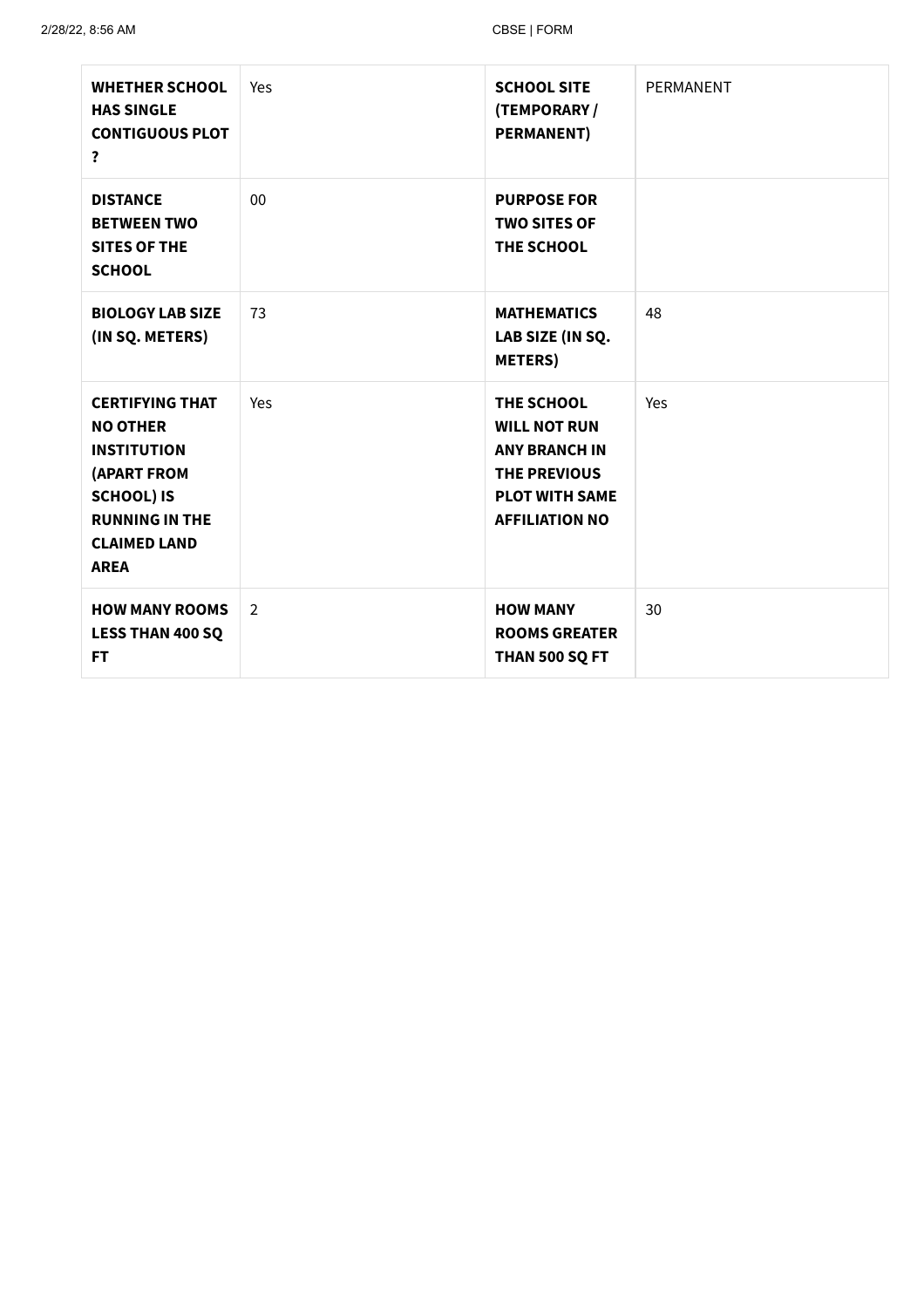|  |  |  |  | <b>LOCATION DETAILS</b> |
|--|--|--|--|-------------------------|
|--|--|--|--|-------------------------|

60652--R S R D SARASWATI VIDYA MANDIR PURANPUR PILIBHIT Dated : 28/09/2020

| <b>NEAREST NATIONALISED</b><br><b>BANK</b> | Bank Of Baroda              | <b>DISTANCE OF BANK FROM SCHOOL IN KM</b>                      | 0.6 |
|--------------------------------------------|-----------------------------|----------------------------------------------------------------|-----|
| <b>NEAREST BUS STATION</b>                 | <b>PURANPUR</b>             | <b>DISTANCE OF BUS TERMINAL FROM SCHOOL IN</b><br><b>KM</b>    | 1.5 |
| <b>NEAREST RAILWAY STATION</b>             | <b>PURANPUR</b>             | <b>DISTANCE OF RAILWAY STATION FROM SCHOOL</b><br><b>IN KM</b> | 1.5 |
| <b>NEAREST AIRPORT</b>                     | Lucknow                     | DISTANCE OF AIRPORT FROM SCHOOL IN KM                          | 235 |
| <b>NEAREST HOSPITAL</b>                    | Akshay Memorial<br>Hospital | DISTANCE OF HOSPITAL FROM SCHOOL IN KM                         | 01  |
| <b>NEAREST POLICE STATION</b>              | <b>PURANPUR</b>             | <b>DISTANCE OF POLICE STATION FROM SCHOOL IN</b><br>KM         | 01  |
| <b>NEAREST METRO STATION</b>               |                             | <b>DISTANCE OF METRO FROM SCHOOL IN KM</b>                     |     |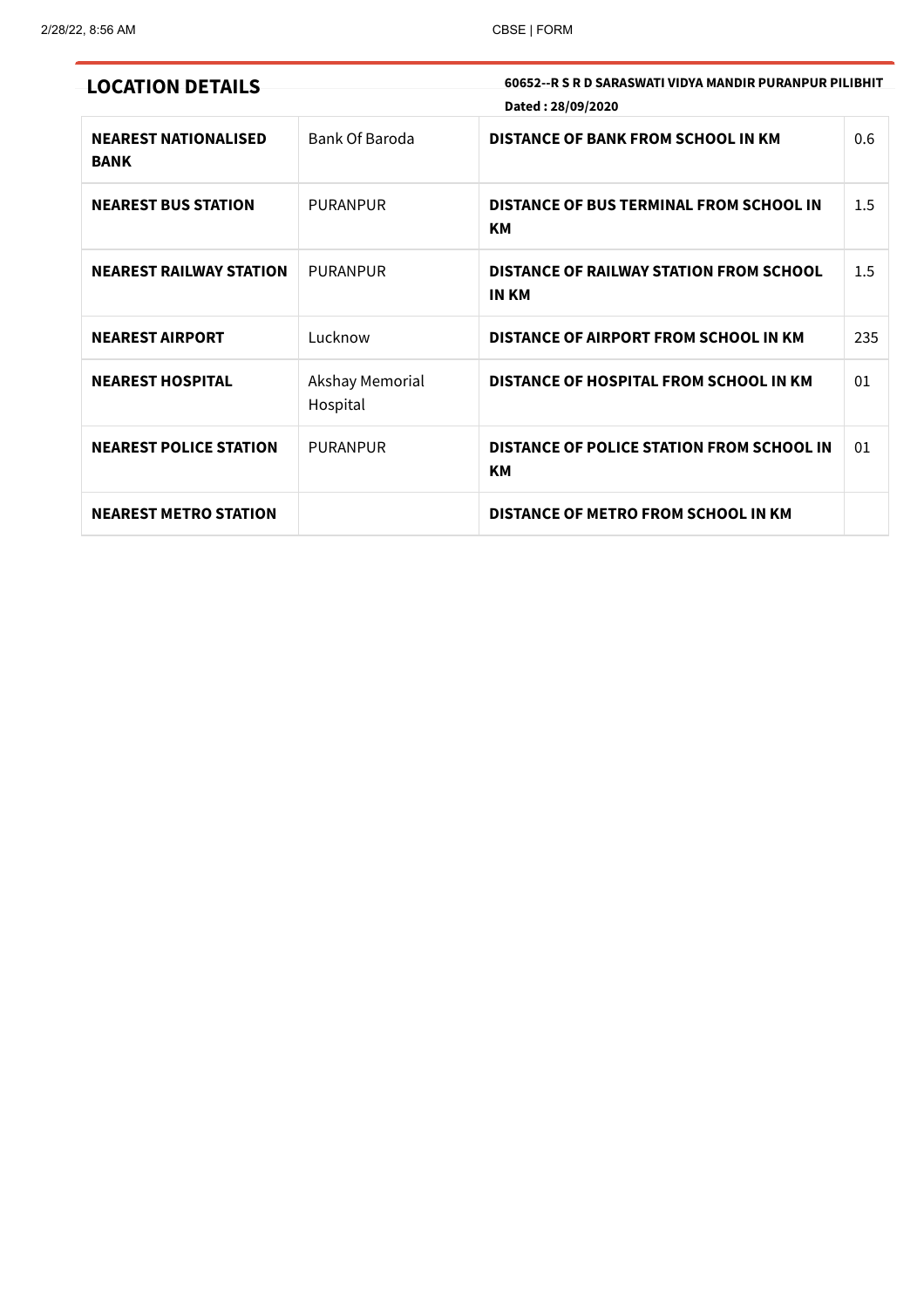#### CONTRIBUTION TOWARDS ENVIRONMENT PROPECTION SARASWATI VIDYA MANDIR PURANPUR PILIBHIT Dated : 20/12/2021

| WHETHER RAIN WATER HARVESTING HAS<br><b>BEEN DONE IN THE CAMPUS?</b>                                                                                              | NO.            | WHETHER ROOF WATER HARVESTING IS<br><b>BEING UNDERTAKEN BY THE SCHOOL?</b>                                                                      | NO.        |
|-------------------------------------------------------------------------------------------------------------------------------------------------------------------|----------------|-------------------------------------------------------------------------------------------------------------------------------------------------|------------|
| WHETHER HARVESTED WATER IS RECYCLED<br><b>FOR GARDENING, ETC?</b>                                                                                                 | <b>NO</b>      | <b>WHETHER SCHOOL ENSURES</b><br><b>MAINTENANCE OF ALL WATER</b><br><b>FAUCETS/PIPES ETC TO PREVENT ANY</b><br><b>LEAKAGES?</b>                 | <b>YES</b> |
| <b>WHETHER SEGREGATION OF WASTE IS DONE</b><br><b>AT SOURCE?</b>                                                                                                  | NO.            | <b>WHETHER ORGANIC WASTE IS BEING</b><br><b>RECYCLED?</b>                                                                                       | NO.        |
| <b>WHETHER WASTE PAPER IS RECYCLED?</b>                                                                                                                           | NO.            | WHETHER SCHOOL IS MAKING EFFORTS<br>TO REDUCE USE OF PAPER BY<br><b>ADOPTING IT SOLUTIONS?</b>                                                  | <b>YES</b> |
| WHETHER THERE IS PROPER DISPOSAL OF<br><b>SOLID WASTE?</b>                                                                                                        | <b>YES</b>     | <b>WHETHER THERE IS A SYSTEM FOR</b><br><b>DISPOSAL OF ELECTRONIC WASTE?</b>                                                                    | <b>NO</b>  |
| WHETHER SCHOOL IS USING ENERGY SAVING<br>AND ENERGY EFFICIENT ELECTRICAL<br><b>EQUIPMENT?</b>                                                                     | <b>YES</b>     | <b>WHETHER PLANTATION/GARDENING</b><br><b>HAS BEEN DONE IN AND AROUND</b><br><b>CAMPUS?</b>                                                     | <b>YES</b> |
| WHETHER DRIP IRRIGATION IS THE ONLY<br><b>MEANS OF WATERING THE GARDEN?</b>                                                                                       | N <sub>O</sub> | WHETHER SCHOOL IS USING SOLAR<br><b>ENERGY?</b>                                                                                                 | NO.        |
| <b>WHETHER WASTE WATER FROM RO PLANT</b><br><b>FOR DRINKING WATER IS BEING</b><br><b>HARVESTED/RECYCLED?</b>                                                      | <b>YES</b>     | <b>WHETHER SCHOOL IS PROMOTING</b><br>AWARENESS AMONGST CHILDREN AND<br><b>PARENTS ON ENVIRONMENTAL</b><br><b>CONSERVATION AND CLEANLINESS?</b> | <b>YES</b> |
| <b>WHETHER CHILDREN ARE BEING TAUGHT</b><br><b>HOW TO AUDIT THE USE OF WATER AND</b><br><b>WHETHER THEY ARE BEING ENCOURAGED TO</b><br><b>TAKE IT UP AT HOME?</b> | <b>YES</b>     | <b>WHETHER CHILDREN ARE TAKING UP</b><br><b>WATER AUDITING AT SCHOOL?</b>                                                                       | <b>YES</b> |
| <b>WHETHER ENVIRONMENTAL LITERACY IS</b><br><b>PROMOTED THROUGH INTEGRATION IN</b><br><b>ACADEMICS?</b>                                                           | <b>YES</b>     | <b>WHETHER TREES HAVE BEEN PLANTED</b><br>BY STUDENTS, IN SCHOOL AT HOME/IN<br><b>NEIGHBOURHOOD IN THE CURRENT</b><br><b>ACADEMIC YEAR?</b>     | <b>YES</b> |
| <b>WHETHER CONSERVATION OF ENVIRONMENT</b><br><b>IS PROMOTED?</b>                                                                                                 | <b>YES</b>     | <b>TOTAL TREES PLANTED? (BY STUDENTS</b><br><b>AND TEACHERS)</b>                                                                                | 70         |
| TOTAL AMOUNT OF WATER CONSERVED (IN<br>LITRES)? (BY STUDENTS AND TEACHERS)                                                                                        | 25000          | <b>TARGET DATE FOR STOPPING USE OF</b><br><b>POLYTHENE</b>                                                                                      | 01/12/2022 |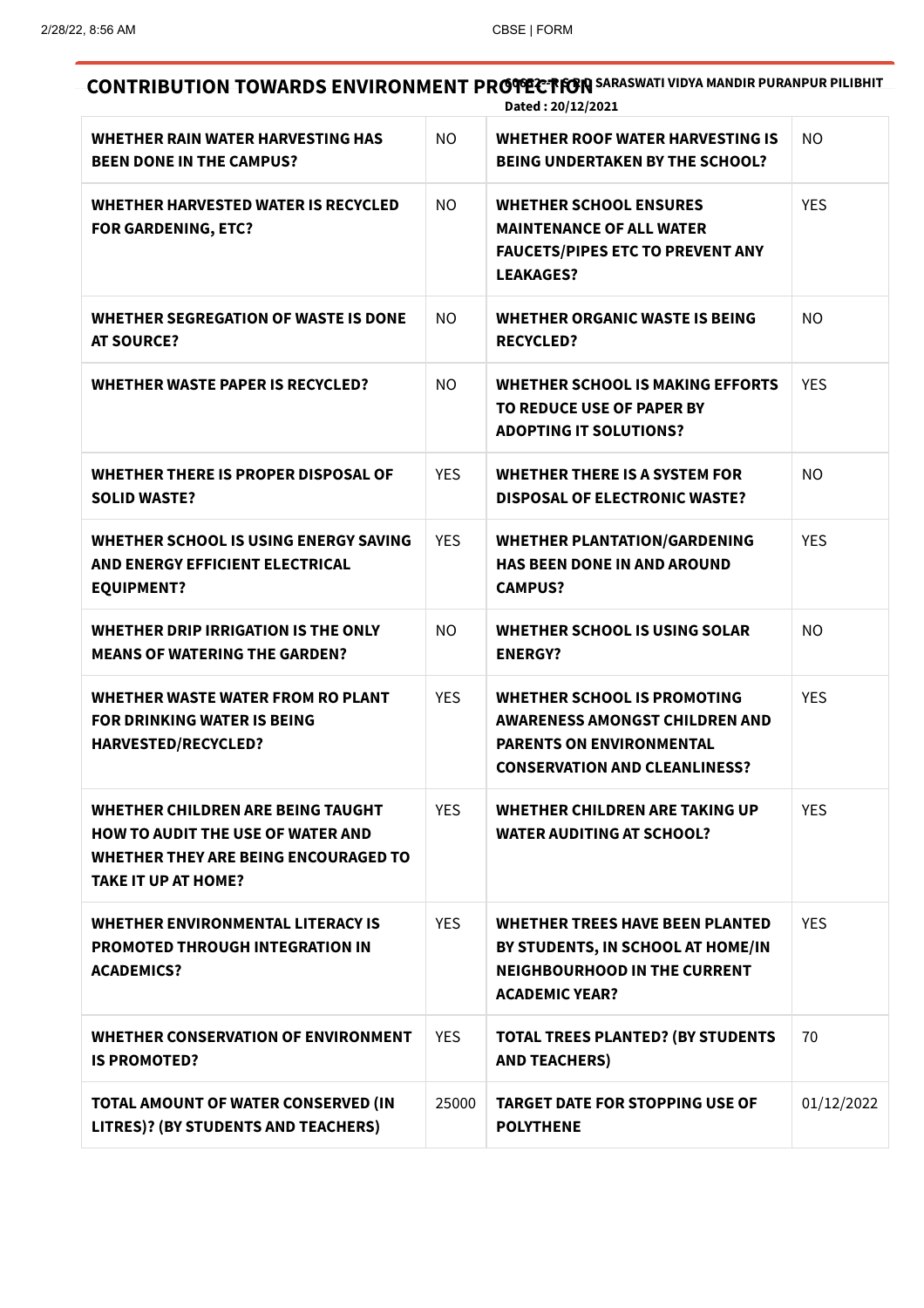# CHAIRMAN/PRESIDENT'S CORRESPONDENT DEPPAIL AND STORT I VIDYA MANDIR PURANPUR PILIBHIT Dated : 20/12/2021

| <b>CHAIRMAN/PRESIDENT'S/</b><br><b>CORRESPONDENT NAME</b>                                                                | Om Prakash Gangwar | <b>CHAIRMAN/PRESIDENT'S/</b><br><b>CORRESPONDENT</b><br><b>ADDRESS</b>    | Awas Vikas,<br>Pilibhit |
|--------------------------------------------------------------------------------------------------------------------------|--------------------|---------------------------------------------------------------------------|-------------------------|
| <b>CHAIRMAN/PRESIDENT'S/</b><br><b>CORRESPONDENT PHONE (OFFICE)</b>                                                      | 9411690084         | <b>CHAIRMAN/PRESIDENT'S/</b><br><b>CORRESPONDENT PHONE</b><br>(RESIDENCE) | 9411690084              |
| <b>SECRETARY NAME</b>                                                                                                    | Yashvir Singh      | <b>TOTAL MEMBERS</b>                                                      | 23                      |
| WHETHER THE SCHOOL MANAGING COMMITTEE HAS BEEN<br><b>CONSTITUTED AS PER OF REQUIREMENTS OF AFFILIATION BYE-</b><br>LAWS? |                    | Yes                                                                       |                         |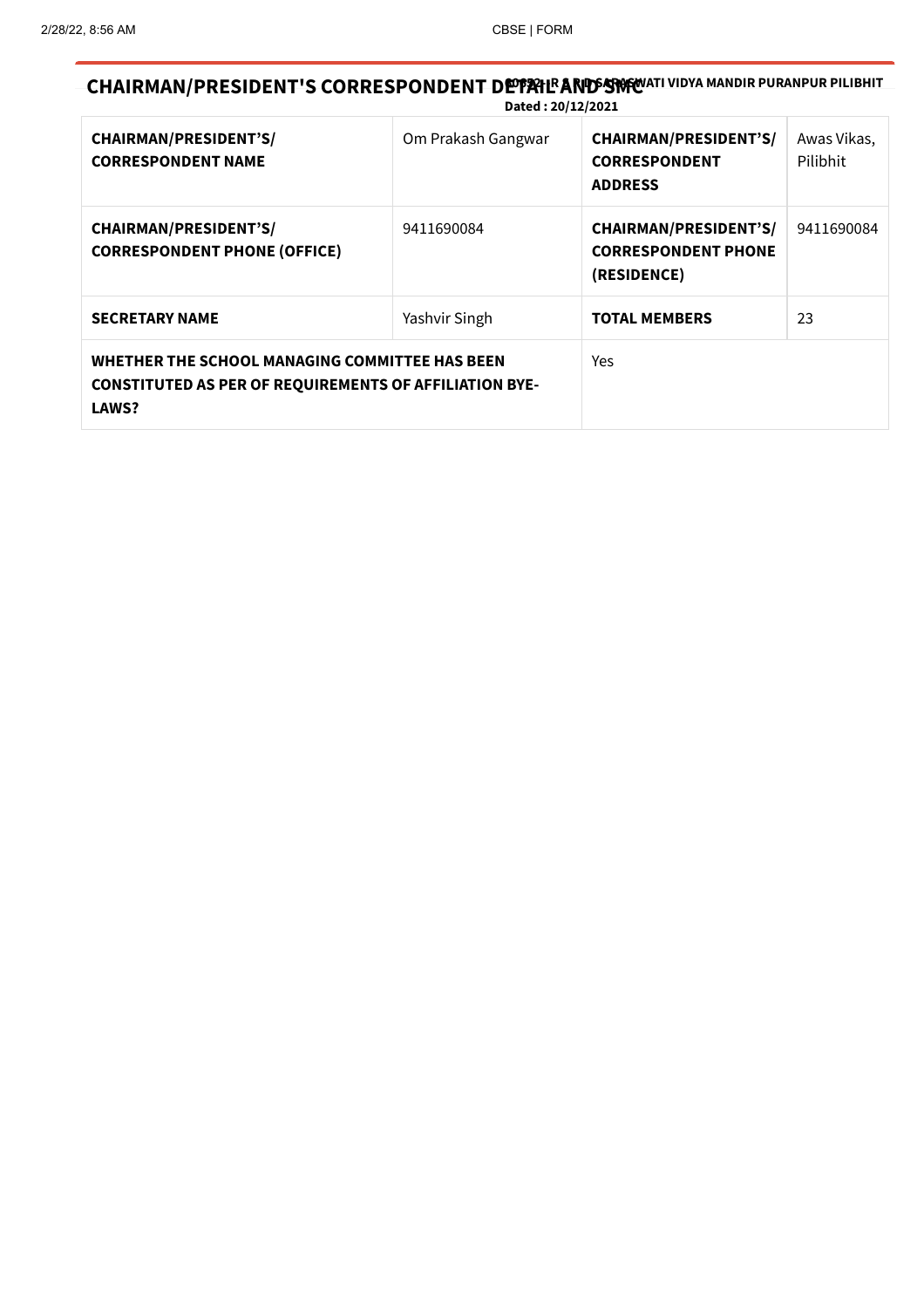| <b>SCHOOL WEBSITE INFORMATION</b>                                                                                                                                                                                                                             |                | 60652--R S R D SARASWATI VIDYA MANDIR PURANPUR PILIBHIT<br>Dated: 20/12/2021                                            |     |
|---------------------------------------------------------------------------------------------------------------------------------------------------------------------------------------------------------------------------------------------------------------|----------------|-------------------------------------------------------------------------------------------------------------------------|-----|
| URL OF SCHOOL WEBSITE                                                                                                                                                                                                                                         | www.rsrdsym.in | <b>DETAILS OF CURRICULUM</b>                                                                                            | Yes |
| <b>SCHOOL MANAGING COMMITTEE</b><br><b>INFORMATION</b>                                                                                                                                                                                                        | Yes            | <b>TRANSFER CERTIFICATE SAMPLE</b>                                                                                      | Yes |
| <b>NORMS FOLLOWED FOR FIXING FEE</b>                                                                                                                                                                                                                          | Yes            | <b>SELF AFFIDAVIT OF SCHOOL</b>                                                                                         | Yes |
| <b>AFFILIATION STATUS</b><br>(MIDDLE/SECONDARY/SENIOR<br><b>SECONDARY)</b>                                                                                                                                                                                    | Yes            | <b>DETAILS OF INFRASTRUCTURE</b>                                                                                        | Yes |
| <b>DETAILS OF TEACHERS INCLUDING</b><br><b>QUALIFICATIONS</b>                                                                                                                                                                                                 | Yes            | <b>DETAILS OF TEACHERS TRAINING</b>                                                                                     | Yes |
| THE NUMBER OF STUDENTS CLASS<br><b>WISE</b>                                                                                                                                                                                                                   | Yes            | <b>LIST OF BOOKS PRESCRIBED IN VARIOUS</b><br><b>CLASSES</b>                                                            | Yes |
| <b>ANNUAL REPORT</b>                                                                                                                                                                                                                                          | Yes            | <b>SCHOOL CIRCULARS</b>                                                                                                 | Yes |
| POSTAL ADDRESS AND E-MAIL,<br>TELEPHONE NOS. OF SCHOOL AND<br><b>AUTHORITIES</b>                                                                                                                                                                              | Yes            | AS PER THE SECTION (2.4.9) OF AFFILIATION<br>BYE-LAWS, INFORMATION WITH REGARD TO<br><b>FEES CHARGED FOR EACH CLASS</b> | Yes |
| <b>PERIOD OF AFFILIATION</b>                                                                                                                                                                                                                                  | Yes            | <b>ACADEMIC CALENDAR OF THE SCHOOL</b>                                                                                  | Yes |
| AS PER THE SECTION (2.4.7 (B)) OF AFFILIATION BYE-LAWS, WRITTEN DECLARATION DULY SIGNED BY THE<br>MANAGER AND THE PRINCIPAL TO THE EFFECT THAT THEY HAVE GONE THROUGH THE CONTENTS OF THE<br><b>BOOKS PRESCRIBED BY THE SCHOOL AND OWN THE RESPONSIBILITY</b> |                |                                                                                                                         | Yes |
| ACADEMIC ACHIEVEMENTS; WRITE UP ON ALL EFFORTS MADE IN THE FIELD OF ENVIRONMENT<br>EDUCATION, SPORTS ACHIEVEMENTS, INNOVATIONS, OVERALL RESULTS, PTA ACTIVITIES, IMPORTANT                                                                                    |                |                                                                                                                         | Yes |

SMC DECISIONS BEEN ADDED IN ANNUAL REPORT OF THE SCHOOL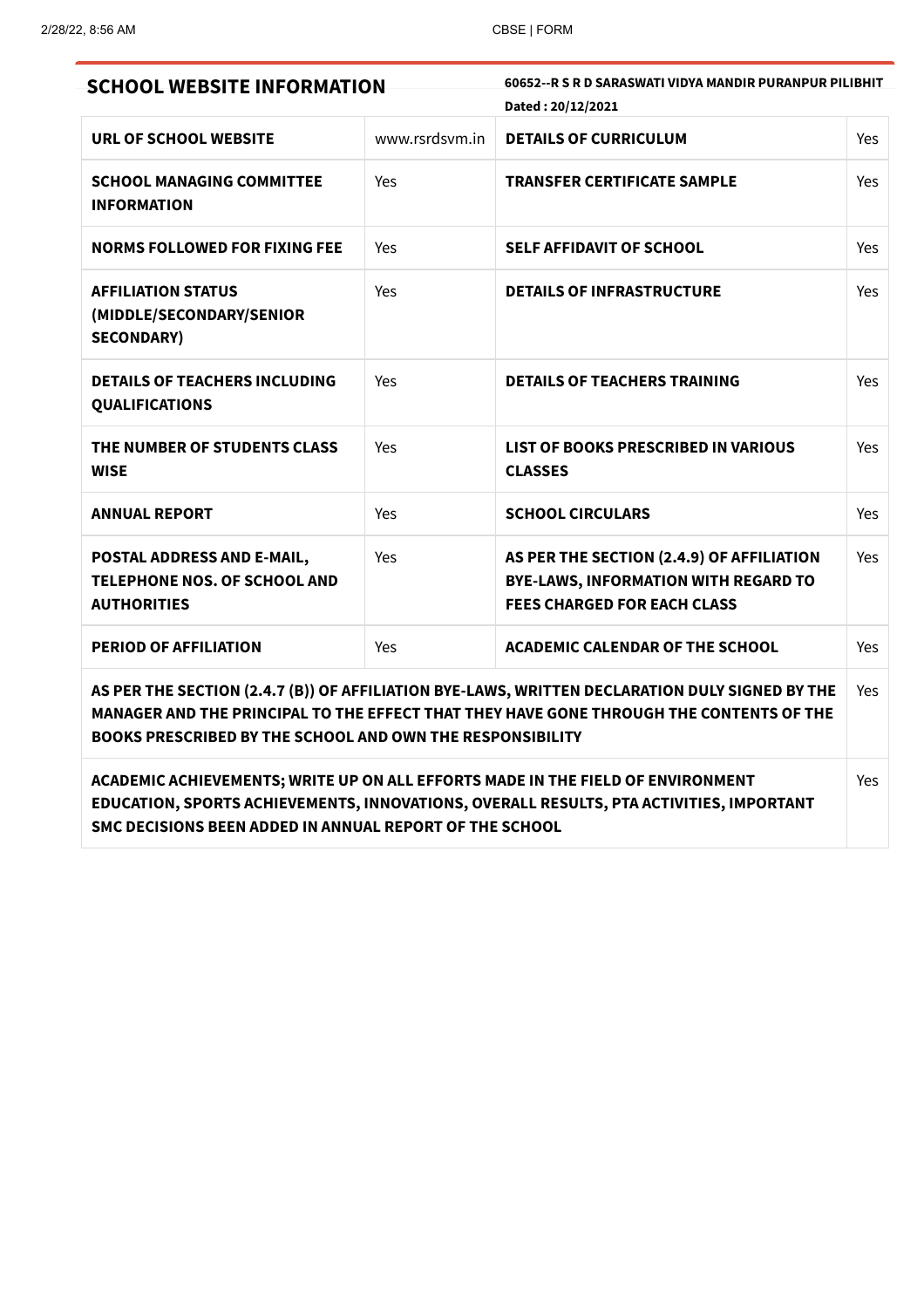| 60652--R S R D SARASWATI VIDYA MANDIR PURANPUR PILIBHIT<br><b>OTHER VITAL INFORMATION</b><br>Dated: 21/12/2021                              |                                |                                                                                                                 |                         |  |  |
|---------------------------------------------------------------------------------------------------------------------------------------------|--------------------------------|-----------------------------------------------------------------------------------------------------------------|-------------------------|--|--|
| <b>10th BOARD PASS</b><br><b>PERCENTAGE</b><br>(2014/2015/2016)                                                                             | 98.7/96.9/100                  | <b>12th BOARD PASS</b><br><b>PERCENTAGE</b><br>(2014/2015/2016)                                                 | 00/00/00                |  |  |
| <b>NAME OF</b><br><b>WELLNESS/ACTIVITY</b><br><b>TEACHER</b>                                                                                | <b>YES</b>                     | <b>NAME OF</b><br><b>GRIEVANCE/COMPLAINT</b><br><b>REDRESSAL OFFICER</b>                                        | Keshav Kumar Gupta      |  |  |
| <b>CONTACT NUMBER OF</b><br><b>GRIEVANCE/COMPLAINT</b><br><b>REDRESSAL OFFICER</b>                                                          | 9412450106                     | <b>EMAIL ID OF</b><br><b>GRIEVANCE/COMPLAINT</b><br><b>REDRESSAL OFFICER</b>                                    | rsrdsvmpnp@gmail.con    |  |  |
| <b>NAME OF HEAD OF SEXUAL</b><br><b>HARASSMENT COMMITTEE</b>                                                                                | Sanjeeta Devi                  | <b>CONTACT NUMBER OF</b><br><b>HEAD OF SEXUAL</b><br><b>HARASSMENT</b><br><b>COMMITTEE</b>                      | 8868816224              |  |  |
| <b>EMAIL ID OF HEAD OF</b><br><b>SEXUAL HARASSMENT</b><br><b>COMMITTEE</b>                                                                  | sanjeetasinghrathore@gmail.com | <b>NAME OF CONTACT</b><br><b>PERSON IN CASE OF</b><br><b>EMERGENCY</b>                                          | Pradeep Kumar Agnihot   |  |  |
| <b>CONTACT NUMBER OF</b><br><b>CONTACT PERSON IN CASE</b><br><b>OF EMERGENCY</b>                                                            | 6396923457                     | <b>EMAIL ID OF CONTACT</b><br><b>PERSON IN CASE OF</b><br><b>EMERGENCY</b>                                      | pradeepagnihotri38@gr   |  |  |
| <b>TOTAL NUMBER OF</b><br><b>DOCTORS IN SCHOOL</b><br><b>CLINIC</b>                                                                         | 01                             | <b>TOTAL NUMBER OF</b><br><b>NURSES IN SCHOOL</b><br><b>CLINIC</b>                                              | 00                      |  |  |
| <b>TOTAL NUMBER OF BEDS IN</b><br><b>SCHOOL CLINIC</b>                                                                                      | 01                             | <b>LEVEL OF INVOLVEMENT</b><br>OF SCHOOL IN CBSE<br><b>ACTIVITIES</b>                                           | <b>ACTIVE</b>           |  |  |
| <b>DO THE TEACHERS GET</b><br><b>PROPER GRADE LIKE</b><br><b>PGT/TGT AS PER THE</b><br><b>CLASSES THEY ARE</b><br><b>ENTITLED TO TEACH?</b> | <b>YES</b>                     | <b>DO THE TEACHERS AND</b><br><b>STAFF GET THEIR</b><br><b>SALARY WITHIN FIRST</b><br><b>WEEK OF THE MONTH?</b> | <b>YES</b>              |  |  |
| <b>DOES THE SCHOOL HAVE</b><br><b>EPF FACILITY FOR STAFF</b>                                                                                | <b>YES</b>                     | <b>EPF REGISTRATION</b><br><b>NUMBER</b>                                                                        | UPBLY0051053000         |  |  |
| <b>MODE OF SALARY PAYMENT</b>                                                                                                               | bankpayment                    | <b>NAME OF BANK WITH</b><br><b>SALARY ACCOUNT</b>                                                               | Axis Bank A/C- 91501042 |  |  |
| <b>ARE THE SCHOOL</b><br><b>ACCOUNTS AUDITED</b><br><b>REGULARLY?</b>                                                                       | <b>YES</b>                     | <b>PARENT TEACHERS</b><br><b>ASSOCIATION AS PER</b><br><b>NORMS</b>                                             | <b>YES</b>              |  |  |
| <b>ACADEMIC SESSION</b>                                                                                                                     | <b>APRIL TO MARCH</b>          | <b>VACATION PERIOD</b>                                                                                          | <b>MAY TO JUNE</b>      |  |  |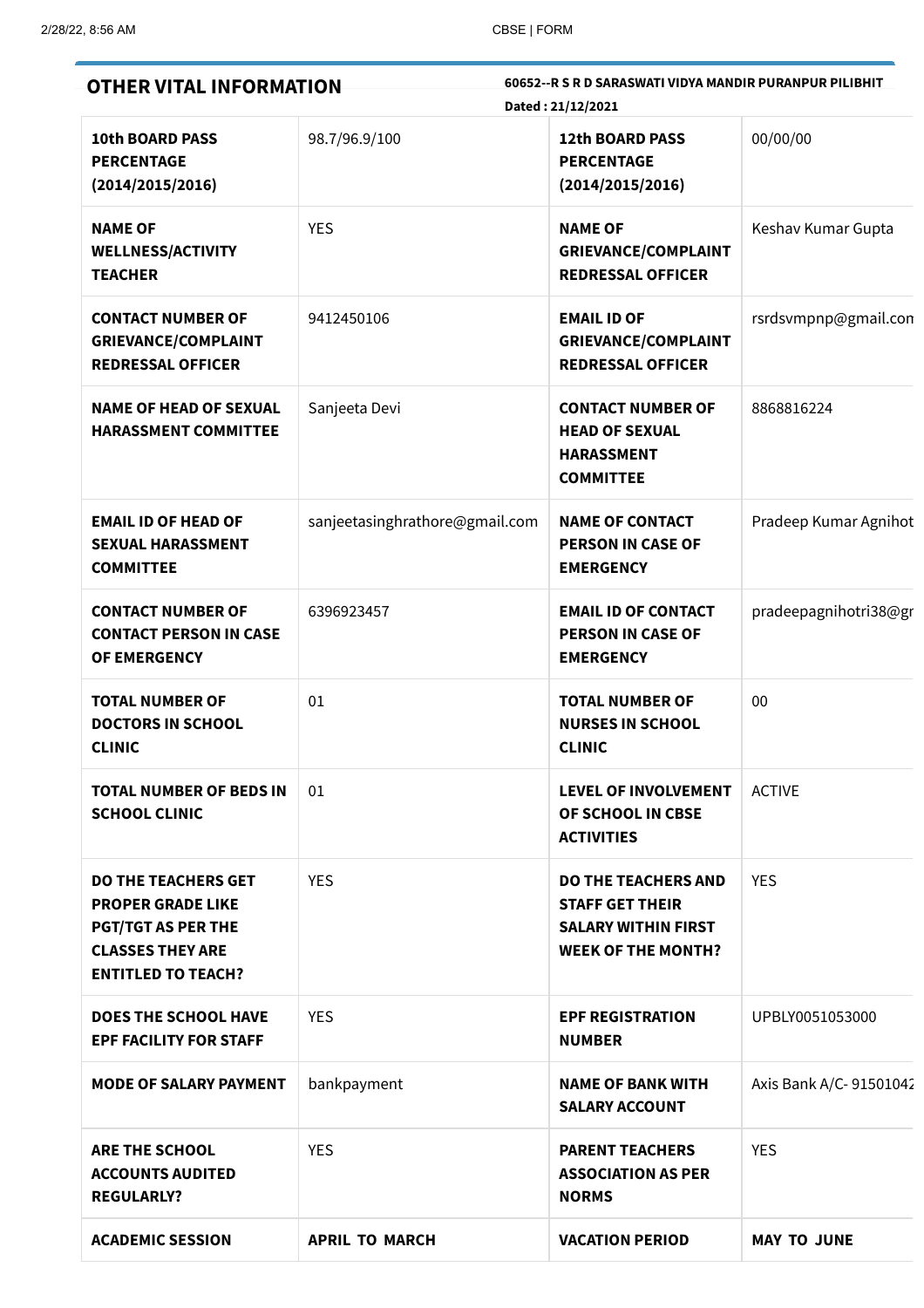| <b>AUDITED BALANCE SHEET</b>                                                                                 | <b>VIEW (PdfHandler.aspx?</b> | <b>STAFF STATEMENT OF</b>                                                 | <b>VIEW (PdfHandler.aspx</b> |  |  |
|--------------------------------------------------------------------------------------------------------------|-------------------------------|---------------------------------------------------------------------------|------------------------------|--|--|
| OF SCHOOL                                                                                                    | FileName=balance/60652.pdf)   | <b>SCHOOL</b>                                                             | FileName=staff/60652.        |  |  |
| <b>INCOME AND EXPENDITURE</b>                                                                                | <b>VIEW (PdfHandler.aspx?</b> | <b>ACADEMIC CALENDAR</b>                                                  | <b>VIEW (PdfHandler.aspx</b> |  |  |
| <b>STATEMENT</b>                                                                                             | FileName=income/60652.pdf)    | <b>OF SCHOOL</b>                                                          | FileName=academic/6          |  |  |
| <b>AVAILABILITY OF STAFF</b><br><b>WITH KNOWLEDGEOF</b><br>SOFTWARE/SCANNING/GEO<br><b>TAGGING/INTERNET?</b> | <b>YFS</b>                    | <b>WHETHER SUFFICIENT</b><br><b>GUARDS EMPLOYED</b><br><b>FOR SAFETY?</b> | <b>YFS</b>                   |  |  |
| <b>BEST PRACTICES OF SCHOOL</b>                                                                              |                               |                                                                           |                              |  |  |

"We are committed to provide Educational excellence for all." This institution is offering its value based education to its sc a follower of Indian Culture without any discrepancy of caste, creed and social status.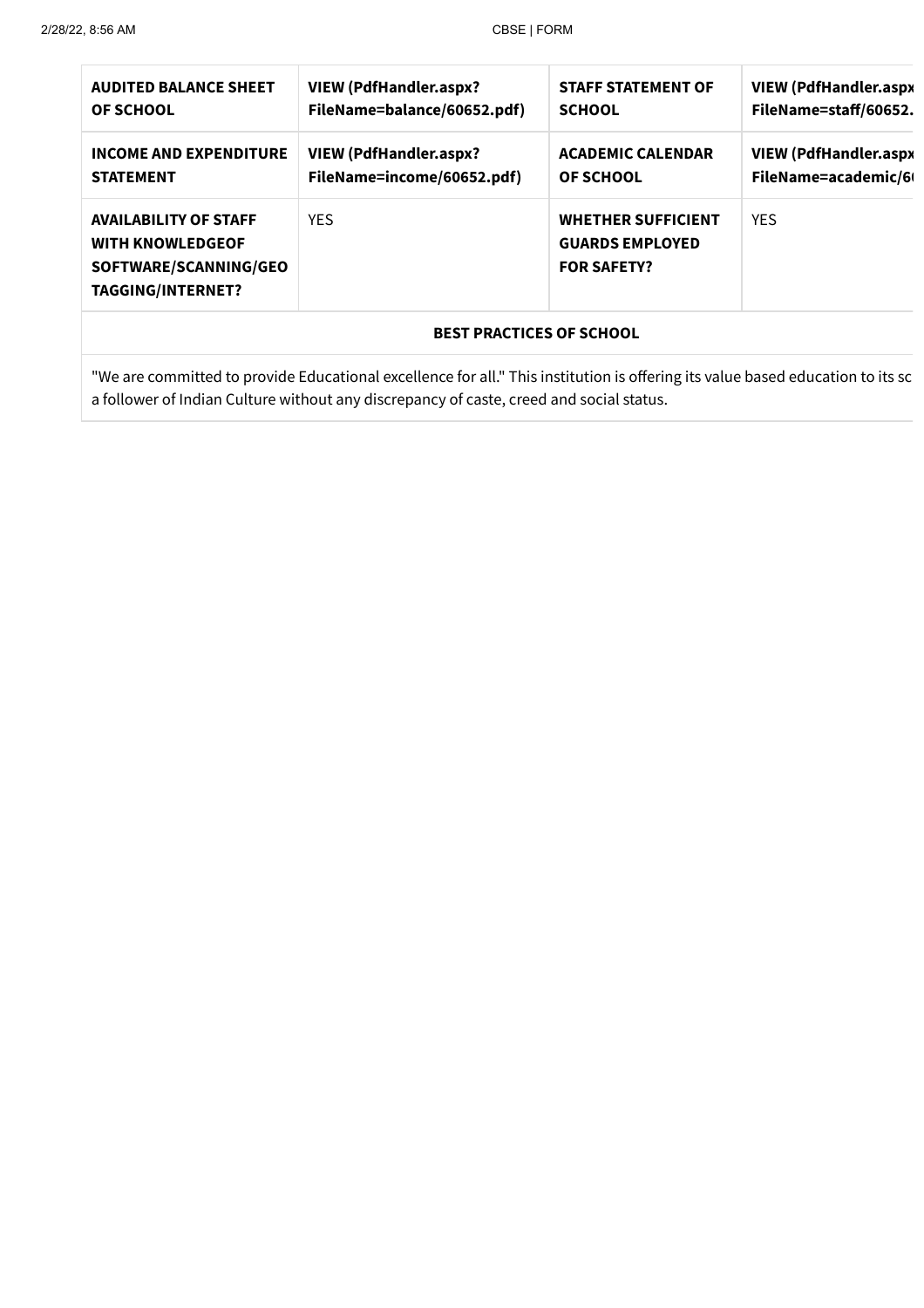| <b>OTHER INFORMATION</b>                                                                                                                                                                                                                              |            |                                                                                                                                  |
|-------------------------------------------------------------------------------------------------------------------------------------------------------------------------------------------------------------------------------------------------------|------------|----------------------------------------------------------------------------------------------------------------------------------|
| <b>MANDATORY ART EDUCATION FROM CLASS 1 TO 10 -TWO PERIOD A</b><br><b>DAY</b>                                                                                                                                                                         | <b>YES</b> | <b>WHETHER SELECTION OF TEXTBO</b><br>NORMS ((SECTION-2.4.7 (A) OF AF<br>(http://cbseaff.nic.in/cbse_aff/atti<br>Bye-Laws.pdf))? |
| WHETHER LIST OF PRESCRIBED BOOKS ARE PUBLISHED ON SCHOOL<br><b>WEBSITE WITH WRITTEN DECLARATION AS PER (SECTION-2.4.7 (B)</b><br>OF AFFILIATION BYE-LAWS)<br>(http://cbseaff.nic.in/cbse_aff/attachment/onlineservices/affiliation-<br>Bye-Laws.pdf)? | <b>YFS</b> | <b>WHETHER INFORMATION AS PER F</b><br>LAWS)<br>(http://cbseaff.nic.in/cbse_aff/atti<br><b>Bye-Laws.pdf) PUBLISHED ON TH</b>     |
| WHETHER ALL GUIDELINES RELATED TO POCSO ACT COMPLIED WITH<br>AS PER (SECTION-14.25 OF AFFILIATION BYE-LAWS)<br>(http://cbseaff.nic.in/cbse_aff/attachment/onlineservices/affiliation-<br>Bye-Laws.pdf)?                                               | <b>YFS</b> | WHETHER ANNUAL REPORT CONT.<br>(SECTION-14.5 OF AFFILIATION BY<br>(http://cbseaff.nic.in/cbse_aff/atti<br>Bye-Laws.pdf)?         |
| WHETHER DISABLED STUDENTS FACILITATED AS PER (SECTION-14.15<br>OF AFFILIATION BYE-LAWS)<br>(http://cbseaff.nic.in/cbse_aff/attachment/onlineservices/affiliation-<br>Bye-Laws.pdf)?                                                                   | NO.        | <b>WHETHER IN-SERVICE TRAINING C</b><br><b>AFFILIATION BYE-LAWS)</b><br>(http://cbseaff.nic.in/cbse_aff/att<br>Bye-Laws.pdf)?    |
| WHETHER ANNUAL HEALTH CHECK-UP OF STUDENTS DONE AND<br><b>THEIR RECORDS MAINTAINED?</b>                                                                                                                                                               | <b>YES</b> | <b>NUMBER OF TEACHERS IN SCHOO</b><br><b>SHIKSHA VANI</b>                                                                        |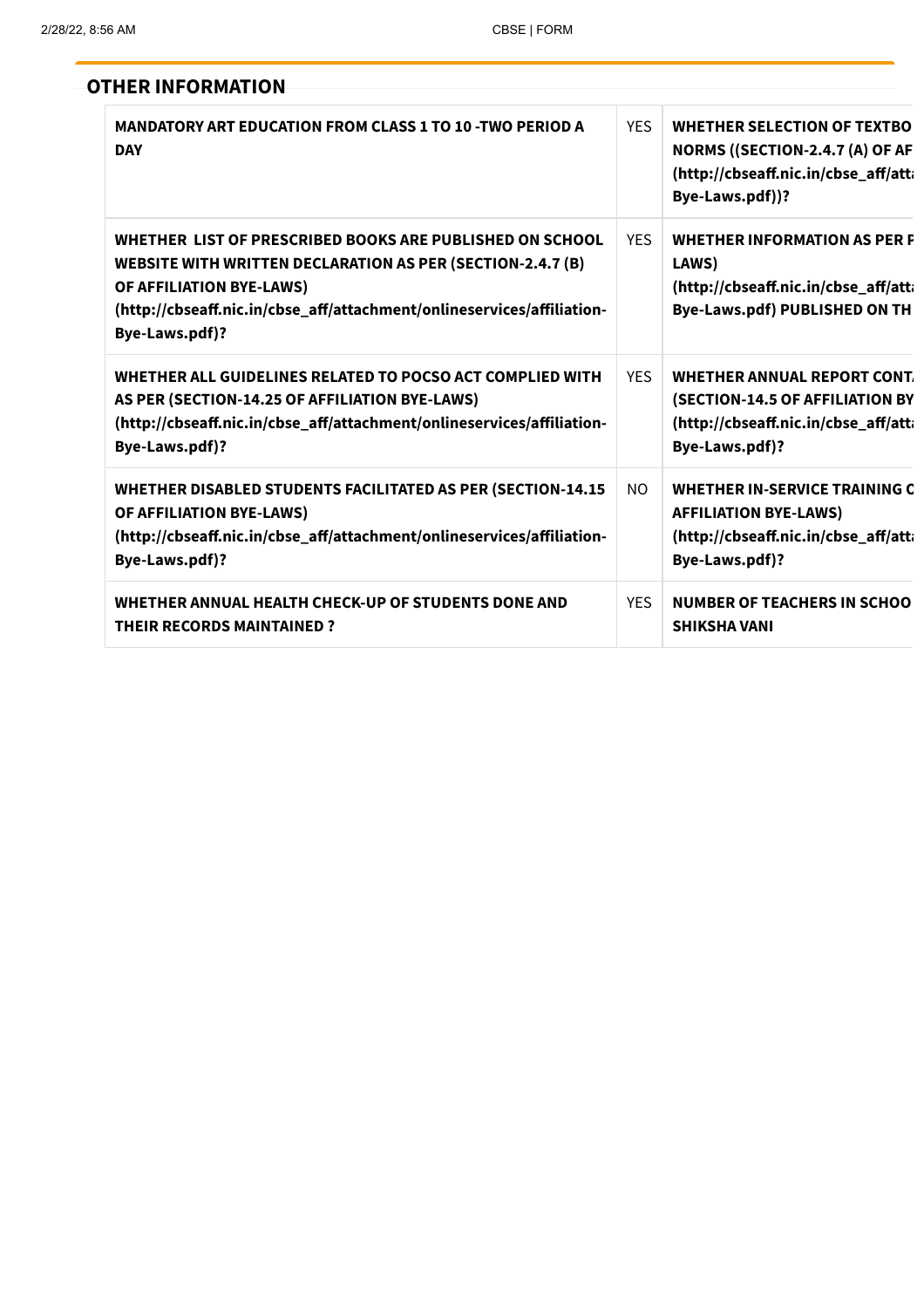# PEDAGOGICAL PLAN

| ADOPTION OF EXPERIENTIAL LEARNING<br><b>PEDAGOGY -IN WHICH GRADES</b>                                                             | I,II,III,IV,V,VI,VII,VIII,IX,X | <b>WHETHER ANNUAL</b><br><b>PEDAGOGICAL PLANS</b><br>PREPARED,<br><b>SUBMITTED AND</b><br><b>IMPLEMENTATED?</b> | <b>YFS</b> |
|-----------------------------------------------------------------------------------------------------------------------------------|--------------------------------|-----------------------------------------------------------------------------------------------------------------|------------|
| <b>NUMBER OF TEACHERS TRAINED ON THE</b><br><b>ANNUAL THEME OF CBSE - EXPERIMENTAL</b><br><b>LEARNING AND INNOVATIVE PEDAGOGY</b> | 30                             |                                                                                                                 |            |

# FEE STRUCTURE OF SCHOOL

60652--R S R D SARASWATI VIDYA MANDIR PURANPUR PILIBHIT

| <b>CLASS</b>                      | <b>ADMISSION</b><br><b>FEE</b><br>(in Rupees) | <b>TUITION</b><br><b>FEE</b><br>(in<br><b>Rupees</b> ) | <b>.</b> <i>.</i><br><b>YEARLY</b><br><b>DEVELOPMENT</b><br><b>CHARGES</b><br>(in Rupees) | <b>ANNUAL/MONTHLY OTHER CHARGES</b><br><b>FOR OTHER FACILITIES</b><br>(in Rupees) |
|-----------------------------------|-----------------------------------------------|--------------------------------------------------------|-------------------------------------------------------------------------------------------|-----------------------------------------------------------------------------------|
| <b>PRIMARY</b>                    | 2000                                          | 740                                                    | 800                                                                                       | 280                                                                               |
| <b>MIDDLE</b>                     | 2500                                          | 800                                                    | 1000                                                                                      | 400                                                                               |
| <b>SECONDARY</b>                  | 3000                                          | 1020                                                   | 1250                                                                                      | 480                                                                               |
| <b>SENIOR</b><br><b>SECONDARY</b> | 00                                            | 00                                                     | 00                                                                                        | 00                                                                                |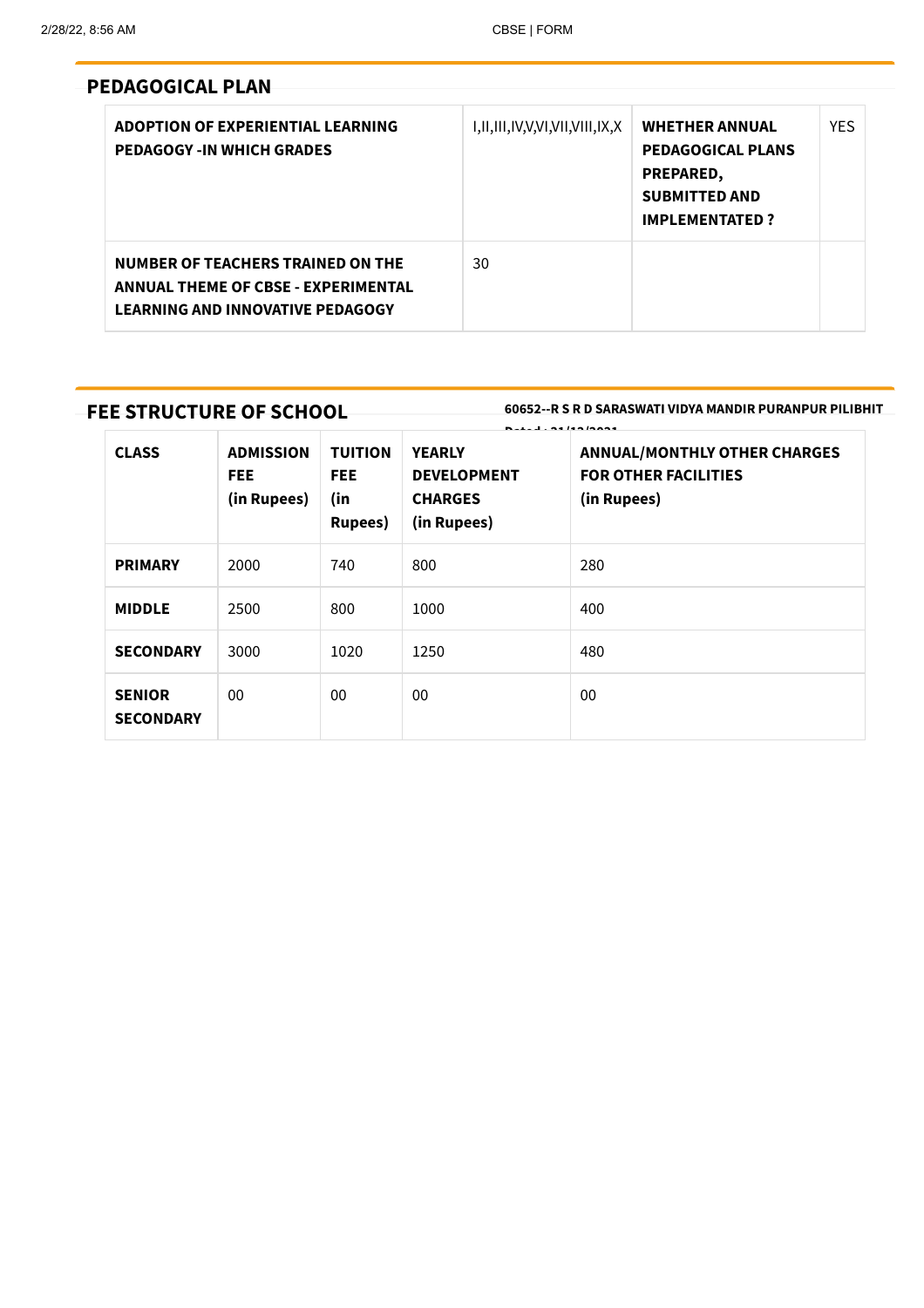# PHOTO OF SCHOOL SCHOOL PHOTOS

### 60652--R S R D SARASWATI VIDYA MANDIR PURANPUR PILIBHIT Dated :

GEO-TAGGED PHOTO



#### PLAYGROUND PHOTO



# LIBRARY PHOTO



# SCIENCE LAB PHOTO

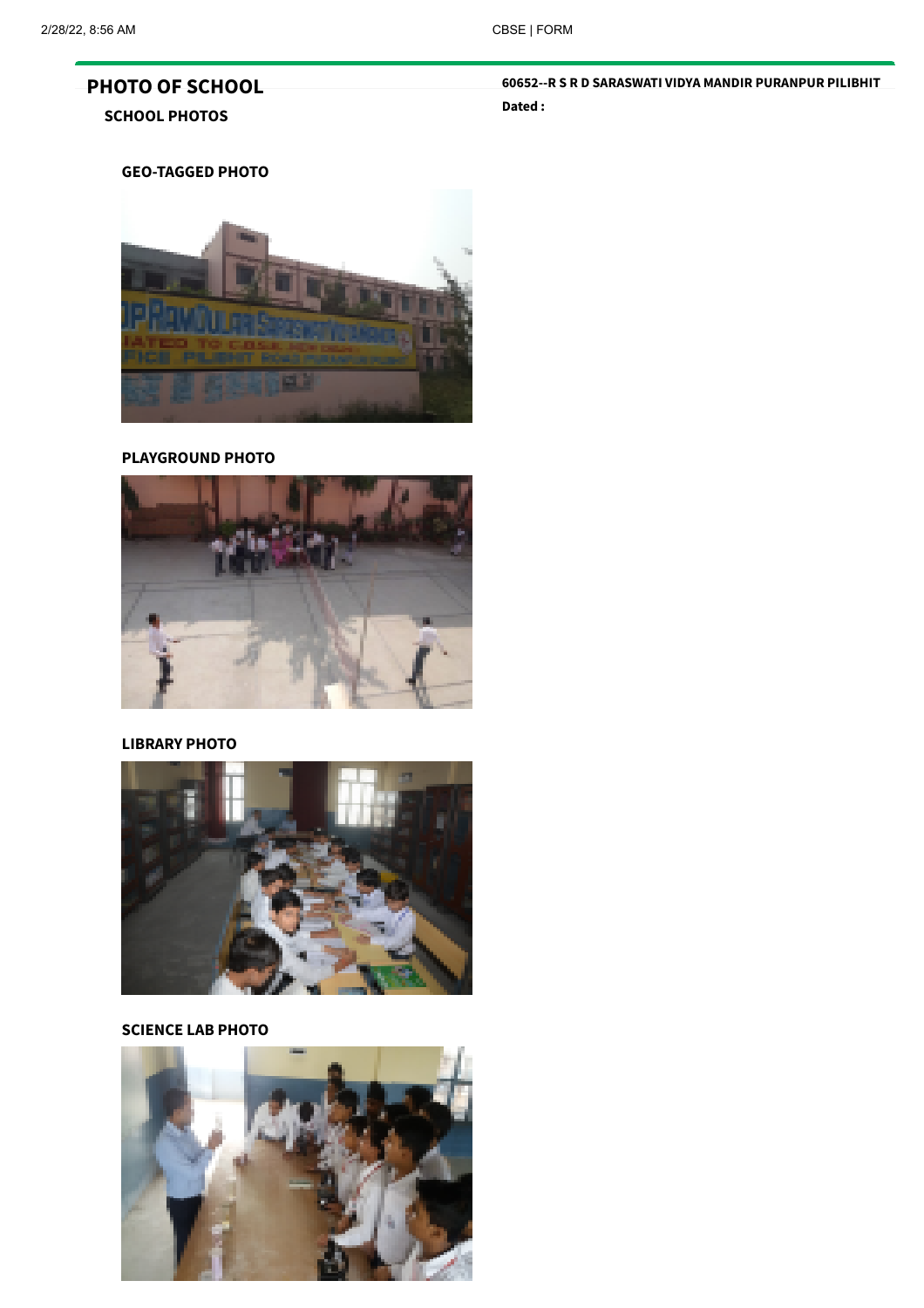VIDEO





# CHEMISTRY LAB PHOTO



### BIOLOGY LAB PHOTO

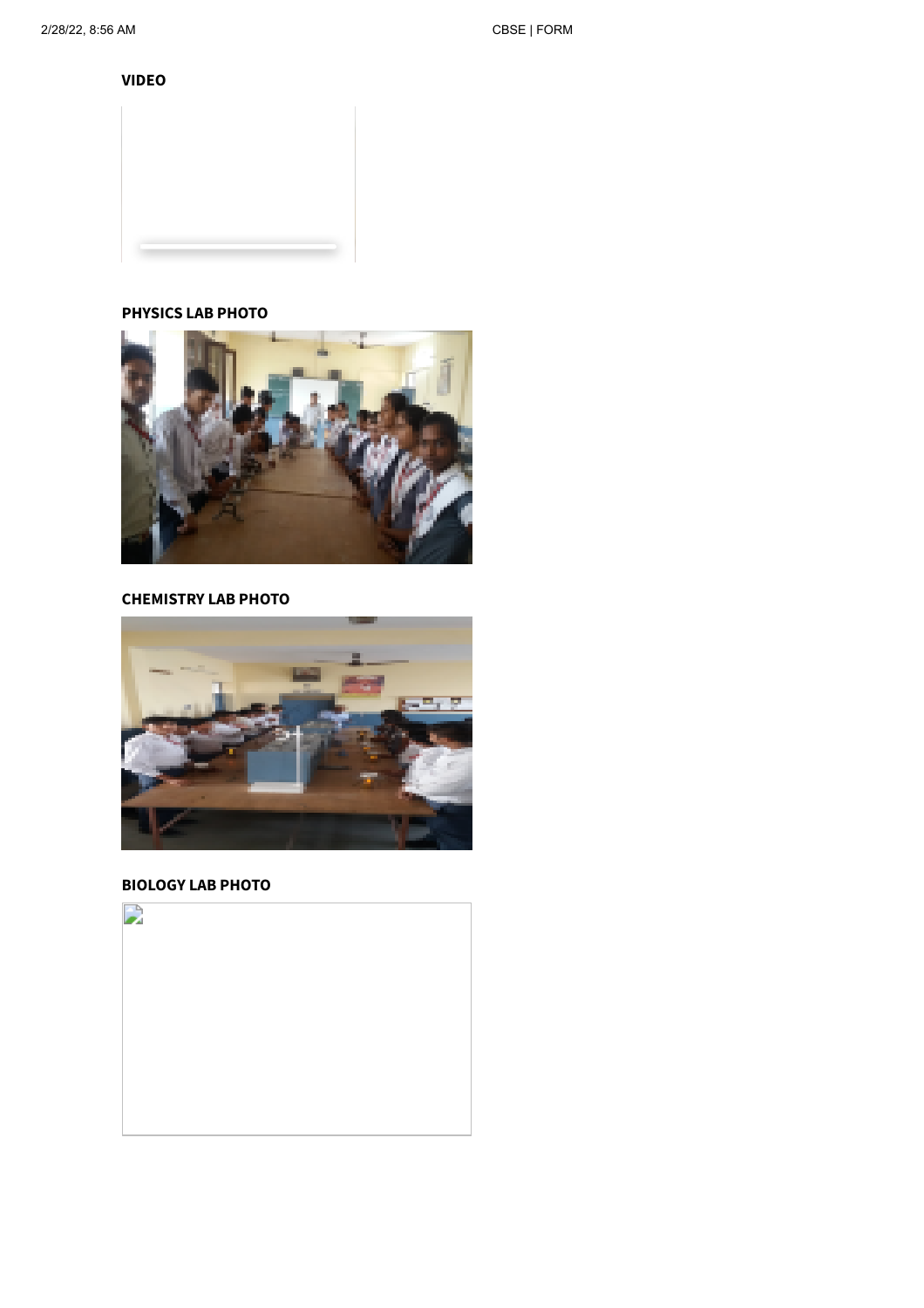#### TOILET PHOTO



| <b>ADDITIONAL INFORMATION</b>                           | 60652 -- R S R D SARASWATI VIDYA MANDIR PURANPUR PILIBHIT |
|---------------------------------------------------------|-----------------------------------------------------------|
| <b>U-DISE CODE</b>                                      | Dated: 21/12/2021<br>09210708929                          |
| SCHOOL LOCATED IN RURAL OR URBAN AREA                   | <b>URBAN</b>                                              |
| <b>HABITATION NAME/MOHALLA</b>                          | KAYASTHAN JAISWAL COLONY                                  |
| <b>VILLAGE NAME (FOR RURAL)/WARD NUMBER (FOR URBAN)</b> | 01                                                        |
| <b>VILLAGE PANCHAYAT NAME (FOR RURAL)</b>               |                                                           |
| <b>PIN CODE</b>                                         | 262122                                                    |
| <b>CLUSTER RESOURCE CENTER NAME</b>                     | PILIBHIT                                                  |
| <b>CD BLOCK MANDAL/TALUKA NAME</b>                      | <b>PURANPUR</b>                                           |
| EDUCATIONAL ZONE/MANDAL/TALUKA NAME                     | <b>BAREILLY</b>                                           |
| <b>ASSEMBLY CONSTITUENCY</b>                            | <b>129 UTTARPRADESH</b>                                   |
| <b>MUNICIPALITY</b>                                     | <b>PURANPUR</b>                                           |
| IS THIS SCHOOL APPROACHABLE BY ALL WEATHER ROAD         | <b>YES</b>                                                |
| IS THIS A SPECIAL SCHOOL FOR CWSN                       | NO.                                                       |
| <b>IS THIS A SHIFT SCHOOL</b>                           | <b>NO</b>                                                 |
| <b>IS THIS A RESIDENTIAL SCHOOL</b>                     | <b>NO</b>                                                 |
| <b>TYPE OF RESIDENTIAL SCHOOL</b>                       |                                                           |
| IS THIS A RELIGIOUS MINORITY SCHOOL                     | <b>NO</b>                                                 |
|                                                         |                                                           |

TYPE OF RELIGIOUS MINORITY SCHOOL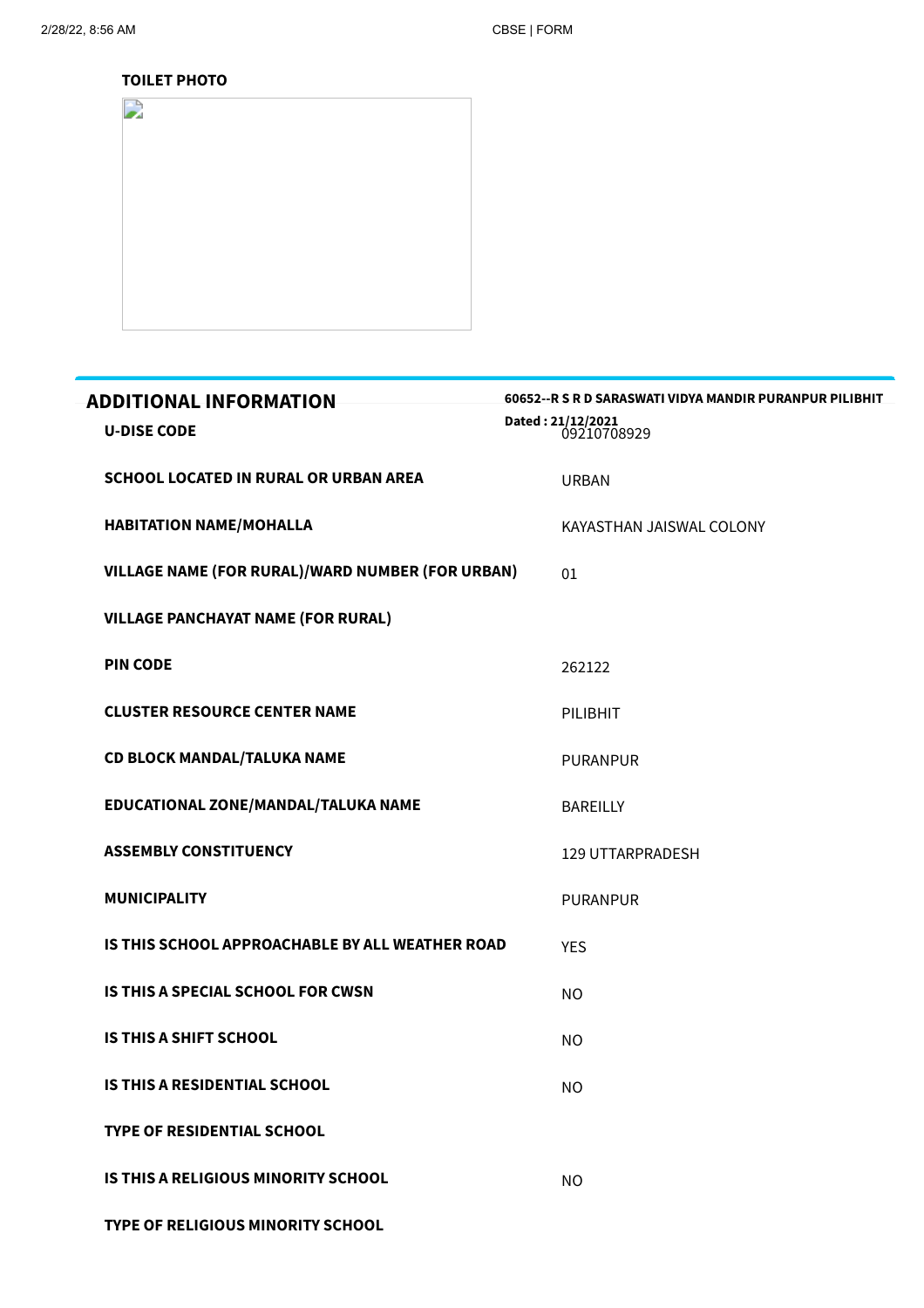| NUMBER OF ACADEMIC INSPECTIONS DURING LAST ACADEMIC<br><b>YEAR</b>          | OŽ |
|-----------------------------------------------------------------------------|----|
| NUMBER OF VISITS BY CRC COORDINATOR DURING LAST<br><b>ACADEMIC YEAR</b>     | 01 |
| NUMBER OF VISITS BY BLOCK LEVEL OFFICER DURING LAST<br><b>ACADEMIC YEAR</b> |    |

| <b>SCHOOL PARTICULARS FOR ELEMENTARY SCHOOLS ONLY PRASSWATI VIDYA MANDIR PURANPUR PILIBHIT</b> |               |
|------------------------------------------------------------------------------------------------|---------------|
| NUMBER OF INSTRUCTIONAL DAYS DURING LAST ACADEMIC YEAR 12/2021                                 | 196           |
| <b>SCHOOL HOURS FOR CHILDREN PER DAY (CURRENT YEAR)</b>                                        | 06            |
| <b>SCHOOL HOURS FOR TEACHERS PER DAY (CURRENT YEAR)</b>                                        | 08            |
| ARE PUPIL CUMULATIVE RECORDS BEING MAINTAINED?                                                 | <b>YES</b>    |
| ARE PUPIL CUMULATIVE RECORDS SHARED WITH PARENTS?                                              | <b>YES</b>    |
| NUMBER OF STUDENTS PROVIDED IN SPECIAL TRAINING (CURRENT YEAR)                                 | $\mathbf 0$   |
| NUMBER OF STUDENTS ENROLLED IN SPECIAL TRAINING (PREVIOUS YEAR)                                | $\mathbf 0$   |
| NUMBER OF STUDENTS COMPLETED SPECIAL TRAINING (PREVIOUS YEAR)                                  | $\mathbf 0$   |
| HAS SCHOOL MANAGEMENT COMMITTEE (SMC) BEEN CONSTITUTED?                                        | <b>YES</b>    |
| LANGUAGES TAUGHT AT PRIMARY STAGE: MENTION THE NAME OF LANGUAGE<br><b>OPTIONAL</b>             | Hindi/English |
| IS ANGANWADI CENTRE IN OR ADJACENT TO SCHOOL? OPTIONAL                                         | <b>NO</b>     |
| NUMBER OF MEETINGS HELD BY SMC DURING LAST ACADEMIC YEAR                                       | 04            |
| WHETHER SMC PREPARE THE SCHOOL DEVELOPMENT PLAN                                                | <b>YES</b>    |
| WHETHER SEPARATE BANK ACCOUNT FOR SMC YES IF YES, PROVIDE THESE DETAILS                        |               |
| <b>BANK NAME AXIS BANK LTD</b>                                                                 |               |
| <b>ACCOUNT HOLDER'S NAME</b> RAM SWAROOP RAM DULARI SARASWATI VIDYA MANDIR SAMITI              |               |
| <b>BANK ACCOUNT NUMBER 91501042464505</b>                                                      |               |
| <b>IFSC CODE UTIB0001848</b>                                                                   |               |

#### WHEN WAS THE TEXTBOOK RECEIVED FOR CURRENT YEAR?

WHETHER COMPLETE SET OF FREE TEXT BOOKS FOR TEACHERS LEARNING EQUIPMENT (TLE) RECEIVED?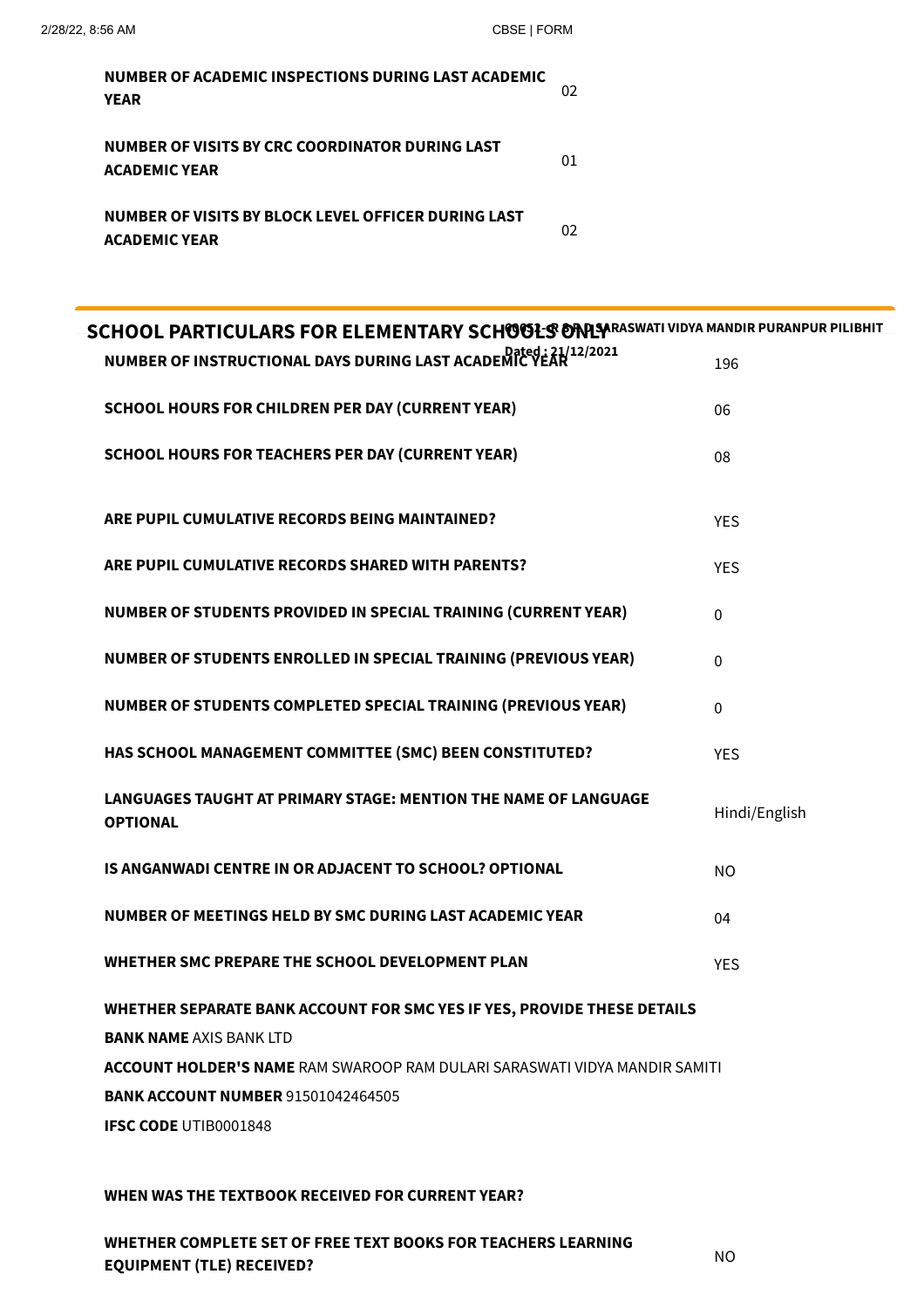| <b>WHETHER TLE RECEIVED FOR EACH GRADE?</b>                                                        | ΝO         |
|----------------------------------------------------------------------------------------------------|------------|
| WHETHER PLAY MATERIAL GAMES AND SPORTS MATERIAL AVAILABLE FOR EACH<br><b>GRADE?</b>                | <b>YFS</b> |
| ARE THE MAJORITY OF PUPILS TAUGHT THROUGH THEIR MOTHER TONGUE AT<br><b>PRIMARY STAGE? OPTIONAL</b> | <b>YFS</b> |

| SCHOOL PARTICULARS FOR SECONDARY AND FRIGHER SECONDARY'S CHOOLS ONE PILIBRIT                            |                                                      |
|---------------------------------------------------------------------------------------------------------|------------------------------------------------------|
| NUMBER OF INSTRUCTIONAL DAYS DURING LAST ACADEMIC YEAR 12/2021                                          | 208                                                  |
| <b>SCHOOL HOURS FOR CHILDREN PER DAY (CURRENT YEAR)</b>                                                 | 06                                                   |
| <b>SCHOOL HOURS FOR TEACHERS PER DAY (CURRENT YEAR)</b>                                                 | 08                                                   |
| ARE SCHOOL MANAGEMENT COMMITTEE (SMC) AND SCHOOL<br><b>MANAGEMENT DEVELOPMENT COMMITTE (SMDC) SAME?</b> | <b>YFS</b>                                           |
| IF NO, UPLOAD DETAILS OF SMDC                                                                           | VIEW (PdfHandler.aspx?<br>FileName=smdc/2131483.pdf) |

| PHYSICAL FACILITIES AND EQUIPMENTS                         |                                                                     |                   | 60652 -- R S R D SARASWATI VIDYA MANDIR PURANPUR PILIBHIT |
|------------------------------------------------------------|---------------------------------------------------------------------|-------------------|-----------------------------------------------------------|
| <b>NUMBER OF CLASSROOMS BY CONDITION</b>                   |                                                                     | Dated: 21/12/2021 |                                                           |
| <b>PUCCA</b>                                               | <b>PARTIALLY PUCCA</b>                                              | <b>KUCHCHA</b>    | <b>TENT</b>                                               |
| 32                                                         |                                                                     |                   |                                                           |
|                                                            | <b>IS LAND AVAILABLE FOR EXPANSION OF SCHOOL ACTIVITIES?</b>        |                   | <b>YES</b>                                                |
|                                                            | IS SEPARATE ROOM AVAILABLE FOR PRINCIPAL/HEAD TEACHER?              |                   | <b>YES</b>                                                |
| <b>TEACHER?</b>                                            | IS SEPARATE ROOM AVAILABLE FOR VICE PRINCIPAL/ASSISTANT HEAD        |                   | <b>YFS</b>                                                |
|                                                            | IS SEPARATE ROOM AVAILABLE FOR CRAFTS/CO CURRICULAR ACTIVITIES? YES |                   |                                                           |
| IS STAFF QUARTERS AVAILABLE?                               |                                                                     |                   | N <sub>O</sub>                                            |
|                                                            | IS HAND WASHING FACILITY AVAILABLE NEAR TOILET/URINALS ?            |                   | <b>YES</b>                                                |
| <b>IS ELECTRICITY CONNECTION AVAILABLE?</b>                |                                                                     |                   | <b>YES</b>                                                |
| IS AUDIO/VISUAL/PUBLIC ADDRESS SYSTEM<br><b>AVAILABLE?</b> |                                                                     | <b>YES</b>        |                                                           |
| <b>IS LCD PROJECTOR AVAILABLE?</b>                         |                                                                     | <b>YES</b>        |                                                           |
| <b>NUMBER OF AVAILABLE PRINTERS</b>                        |                                                                     | 03                |                                                           |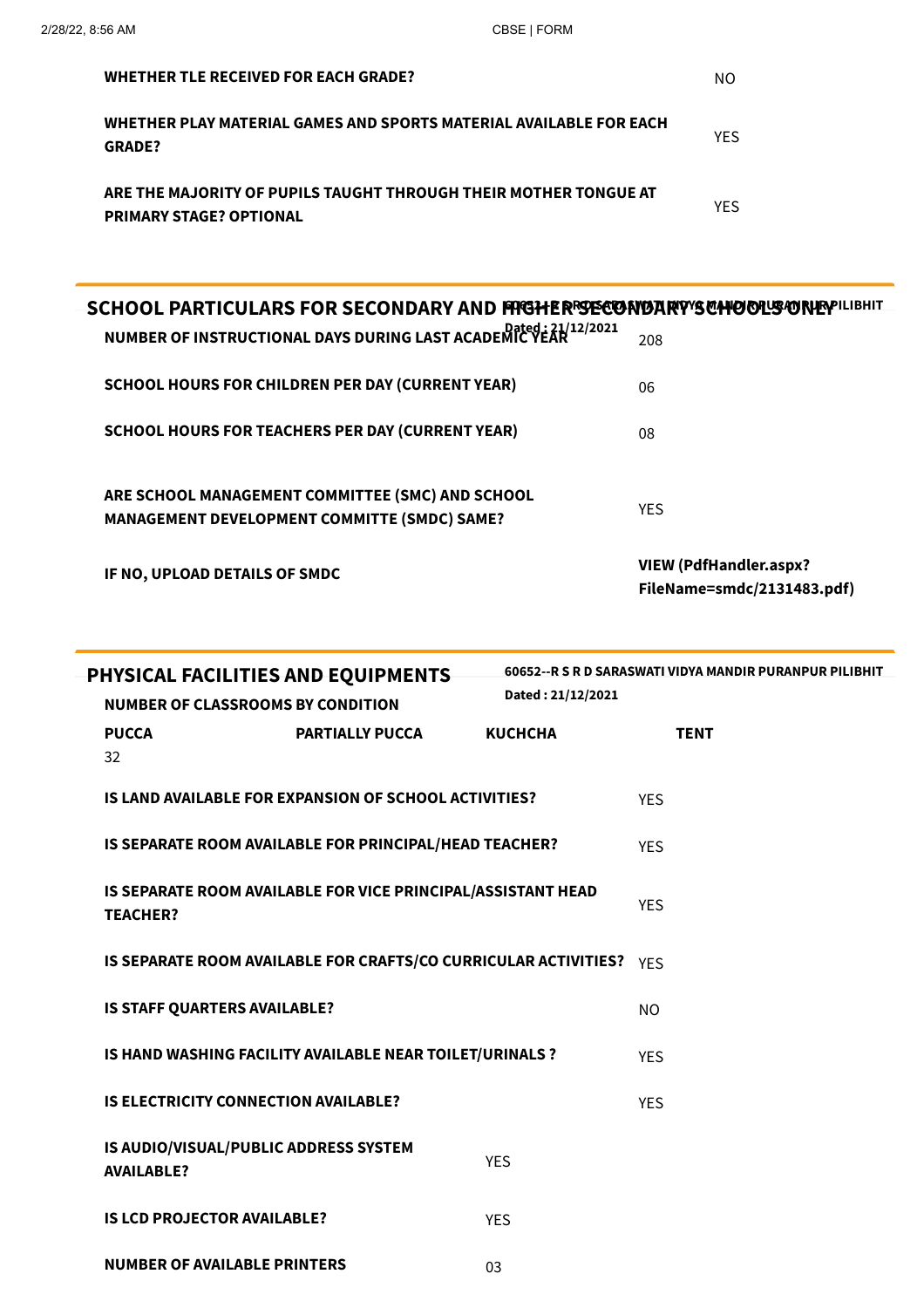| <b>SPEED OF AVAILABLE PRINTERS</b>           | 20-40 PPM     |
|----------------------------------------------|---------------|
| <b>NUMBER OF PHOTOCOPIERS AVAILABLE</b>      | $\mathcal{P}$ |
| <b>IS LEASE LINE AVAILABLE?</b>              | <b>YFS</b>    |
| <b>SPEED OF LEASE LINE (IF AVAILABLE)</b>    | 20            |
| <b>IS SCANNER AVAILABLE?</b>                 | <b>YFS</b>    |
| <b>IS RAIN WATER HARVESTING IMPLEMENTED?</b> | NΩ            |

ENROLLMENT INFORMATION 60652--R <sup>S</sup> <sup>R</sup> <sup>D</sup> SARASWATI VIDYA MANDIR PURANPUR PILIBHIT Dated : 21/12/2021

CATEGORY WISE STUDENTS

| <b>CLASS</b>            | <b>GENERAL</b> | <b>SC</b> | <b>ST</b> | <b>OBC</b> |
|-------------------------|----------------|-----------|-----------|------------|
| <b>PRIMARY</b>          | 194            | 39        | 01        | 132        |
| <b>MIDDLE</b>           | 120            | 23        | 01        | 96         |
| <b>SECONDARY</b>        | 121            | 28        | 00        | 56         |
| <b>SENIOR SECONDARY</b> | 00             | 00        | 00        | 00         |

# MINORITY GROUP WISE STUDENTS

| <b>CLASS</b>            | <b>MUSLIM</b> | <b>CHRISTIAN</b> | <b>SIKH</b> | <b>JAIN</b> | <b>OTHERS</b> |
|-------------------------|---------------|------------------|-------------|-------------|---------------|
| <b>PRIMARY</b>          | 28            | 00               | 12          | 00          | 00            |
| <b>MIDDLE</b>           | 21            | 00               | 19          | 00          | 00            |
| <b>SECONDARY</b>        | 21            | 00               | 16          | 00          | 00            |
| <b>SENIOR SECONDARY</b> | 00            | 00               | 00          | 00          | 00            |

# CHILDREN WITH SPECIAL NEEDS

| <b>CLASS</b>   | <b>VISUAL</b><br><b>IMPAIRMENT</b> | <b>SPEECH</b><br><b>IMPAIRMENT</b> | <b>LOCOMOTIVE</b><br><b>IMPAIRMENT</b> | <b>HEARING</b><br><b>IMPAIRMENT</b> | <b>CEREBRAL</b><br><b>PALSY</b> | <b>LEARNING</b><br><b>DISABILITY</b> | <b>AUTISM</b> | M<br>D |
|----------------|------------------------------------|------------------------------------|----------------------------------------|-------------------------------------|---------------------------------|--------------------------------------|---------------|--------|
|                |                                    |                                    |                                        |                                     |                                 |                                      |               |        |
| $\mathcal{P}$  |                                    |                                    |                                        |                                     |                                 |                                      |               |        |
| 3              |                                    |                                    |                                        |                                     |                                 |                                      |               |        |
| $\overline{4}$ |                                    |                                    |                                        |                                     |                                 |                                      |               |        |
| 5              |                                    |                                    |                                        |                                     |                                 |                                      |               |        |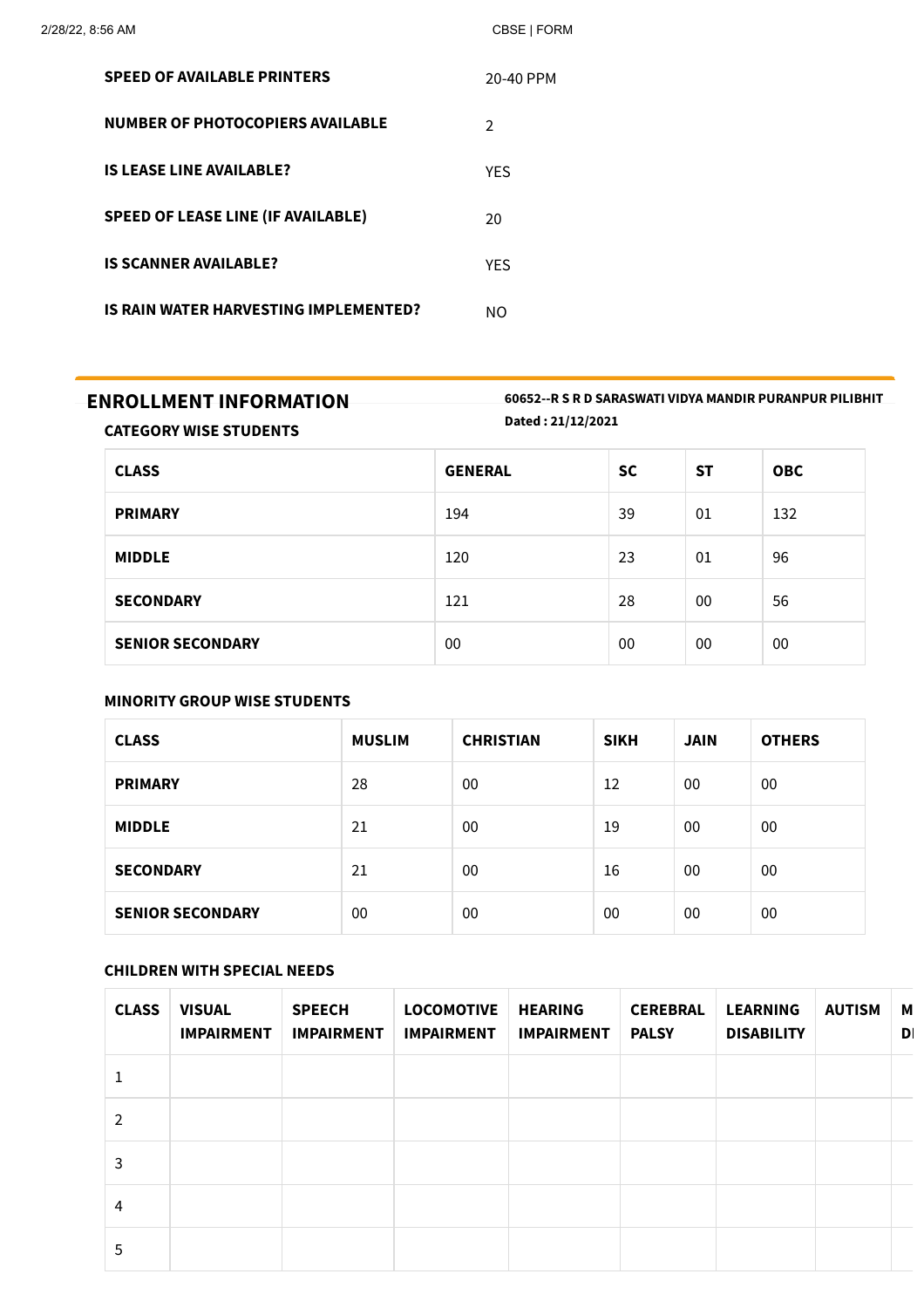| 6               |  |  |  |  |
|-----------------|--|--|--|--|
| $\overline{ }$  |  |  |  |  |
| 8               |  |  |  |  |
| 9               |  |  |  |  |
| 10 <sup>°</sup> |  |  |  |  |
| $11\,$          |  |  |  |  |
| 12              |  |  |  |  |

| <b>MID DAY MEAL INFORMATION</b> (Only for Government and ROG523-RSRD SARASWATI VIDYA MANDIR PURANPUR PILIBHIT |                                                                            |
|---------------------------------------------------------------------------------------------------------------|----------------------------------------------------------------------------|
| <b>STATUS OF KITCHEN SHED</b> (If meal prepared in school)                                                    | Dated: 21/12/2021<br><b>SOURCE OF MDM</b> (If meal not prepared in school) |

| <b>SPORTS INFORMATION</b>                             | 60652--R S R D SARASWATI VIDYA MANDIR PURANPUR PILIBHIT                      |                                       |
|-------------------------------------------------------|------------------------------------------------------------------------------|---------------------------------------|
|                                                       | Dated: 21/12/2021                                                            |                                       |
| $\blacktriangledown$<br>AEROBICS ATHLETICS BASKETBALL | <b>CHESS</b><br><b>JUDO</b><br><b>FOOTBALL</b><br>КНО КНО<br><b>HANDBALL</b> | SWIMMING TABLE<br>VOL<br>TENNIS       |
| <b>BOXING</b><br><b>ARCHERY BADMINTON</b>             | <b>HOCKEY</b><br><b>CRICKETGYMNASTICS</b>                                    | <b>KABADDISHOOTINGTAEKWONDOTENNIS</b> |

DOES THE SCHOOL HAVE A MANDATORY SPORTS/GAMES PERIOD FROM CLASS 1 TO 12 EVERY DAY ? YES

FACILITY INFORMATION 60652--R <sup>S</sup> <sup>R</sup> <sup>D</sup> SARASWATI VIDYA MANDIR PURANPUR PILIBHIT Dated : 21/12/2021

FACILITY PROVIDED TO PRIMARY STUDENTS

| <b>FACILITY</b>          | <b>GENERAL</b> | SC. | <b>ST</b> | <b>OBC</b> | <b>MUSLIM MINORITY</b> |
|--------------------------|----------------|-----|-----------|------------|------------------------|
| <b>FREE TEXT BOOKS</b>   |                |     |           |            |                        |
| <b>FREE UNIFORMS</b>     |                |     |           |            |                        |
| STATE DEFINED INCENTIVES |                |     |           |            |                        |

## FACILITY PROVIDED TO UPPER PRIMARY STUDENTS

| <b>FACILITY</b>        | <b>GENERAL</b> | <b>SC</b> | -ST | <b>OBC</b> | <b>MUSLIM MINORITY</b> |
|------------------------|----------------|-----------|-----|------------|------------------------|
| <b>FREE TEXT BOOKS</b> |                |           |     |            |                        |
| <b>FREE UNIFORMS</b>   |                |           |     |            |                        |